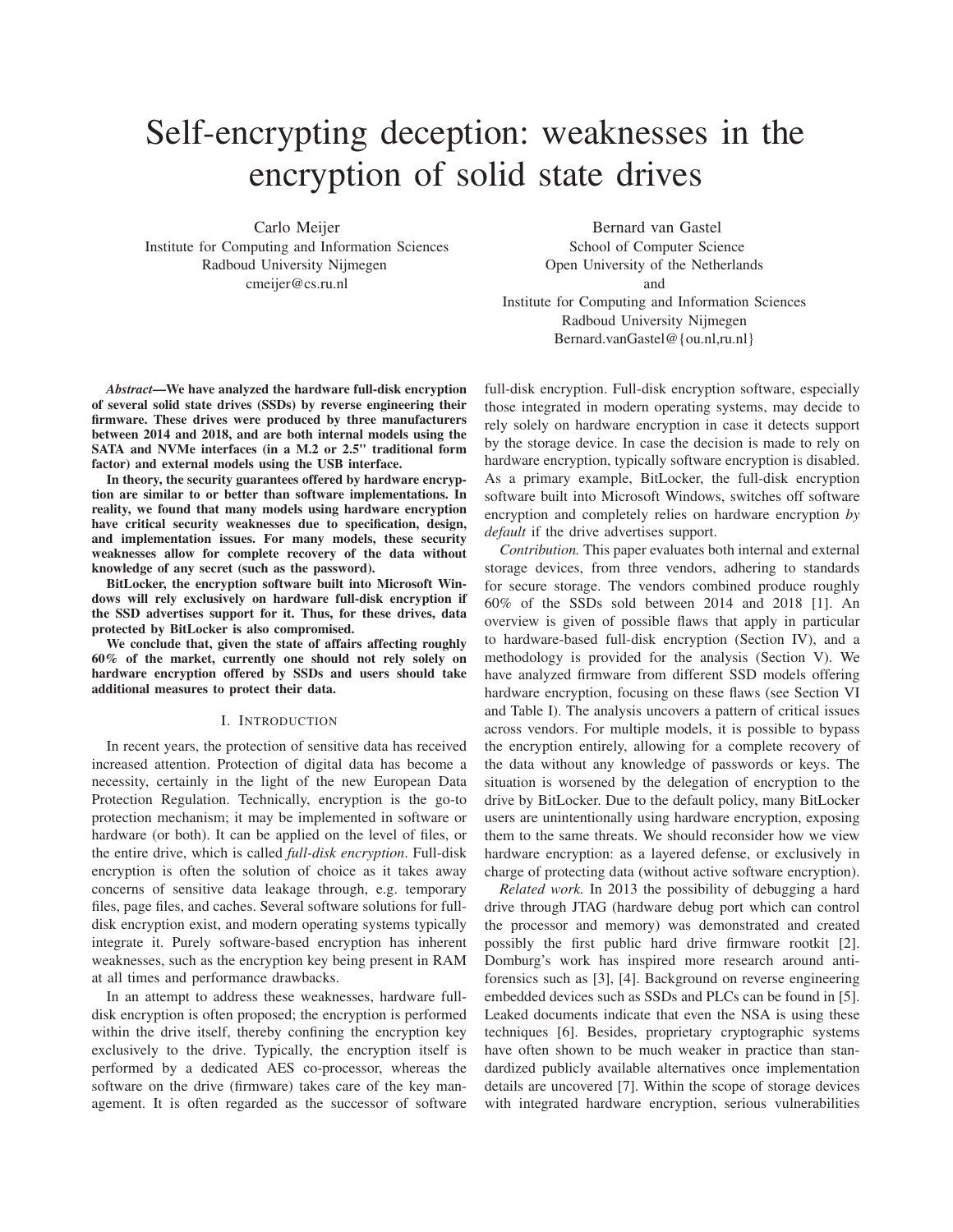have also previously been identified in external drives using proprietary protection schemes. An example is the external Secustick, which unlocks by simply sending a command (not containing a password) [8]. Another example is the Western Digital MyPassport family of external drives, which suffers from RAM leakage, weak key attacks, or even hardcoded keys [9]. However these findings are isolated incidents limited to proprietary solutions, and neither consider implementations of established standards for secure storage nor consider these issues across multiple vendors. We focus on an offline attack where an attacker has physical control of a switched off drive. Online attacks against SSDs are shown to be possible [10].

*Responsible disclosure.* After discovering these vulnerabilities, we followed a process of responsible disclosure. In this case, the National Cyber Security Center (NCSC) of the Netherlands was informed first, which assisted in the responsible disclosure process, by setting up the contact with the manufacturers involved. We cooperated with Microsoft, Crucial, Samsung, and Western Digital/Sandisk to fix their products and agreed not to disclose the vulnerabilities for up to six months. The parties involved were notified at the beginning of 2018 (and released to the public on November 5, 2018), except for Western Digital/Sandisk which was notified in December of 2018 due to new findings. These vendors have confirmed the reported issues. For models being supported, firmware updates are either released or in development.

## II. BACKGROUND

#### *A. Software vs Hardware Encryption*

To avoid negatively impacting the data throughput when encryption is switched on, SSDs with encryption support or *self-encrypting drives (SEDs)* always house a dedicated AES co-processor that provides for the encryption. Therefore, data encryption is essentially 'free' in terms of computational resources. These drives encrypt all data stored on them with the *disk encryption key* (DEK), even in the case when the data is not password-protected. All drives considered in this paper use this approach. This essentially transforms the problem of protecting the data into protecting the DEK, introducing two benefits: the data stored can be wiped instantly by erasing the DEK, and setting or changing the password does not require re-encryption of all user data.

## *B. Hardware encryption standards*

*ATA Security:* The standard for ATA (AT Attachment, with AT being a reference to the IBM PC/AT) storage devices [11] defines the *security feature set*, which allows for locking and unlocking with a password. The goal of the ATA security feature set was limited to access control: it did not aim to stop a well-motivated attacker with physical access. At the time SEDs were first created, it made sense to re-purpose the ATA security password for encryption. However, since the feature set already existed, ATA does not standardize cryptographic primitives or even state that encryption should be used.

SED manufacturers commonly advertise that their products use strong cryptography, such as AES-256. Unfortunately, drive manufacturers typically do not provide encryption implementation details, or in case of ATA security, even state whether encryption is used at all. In our opinion, it is reasonable to assume so. However, the standard is not violated in any way in case the password is used for access control alone. From the ATA standard [11]: "*If security is enabled on the device, the use of the Master password is indicated by the* MASTER PASSWORD CAPABILITY *bit. The* MASTER PASSWORD CAPABILITY *bit represents High or Maximum as described in this subclause. The* MASTER PASSWORD CAPA-BILITY *bit is modified during the processing of a* SECURITY SET PASSWORD *command that specifies a User password. If the* MASTER PASSWORD CAPABILITY *bit is set to High (i.e., zero), either the User password or Master password are used interchangeably. If the* MASTER PASSWORD CAPABILITY *bit is set to Maximum (i.e., one), the Master password is not used with the* SECURITY DISABLE PASSWORD *command and* SECURITY UNLOCK *command. The* SECURITY ERASE UNIT *command, however, uses either a valid User password or Master password.*"

By default, the Master password is set by the manufacturer. In case the user sets a password, he must take care to either also change the Master password, or set the MASTER PASSWORD CAPABILITY bit to Maximum. If he fails to do so, the Master password allows anyone with knowledge of the factory-default password to access his data.

*TCG Opal:* TCG Opal [12] is a newer specification for SEDs. It encompasses a communication protocol that is layered on top of ATA or NVMe (Non Volatile Memory express, a recent storage interface). Furthermore, Opal mandates the use of either AES-128 or AES-256. The encryption should meet the bandwidth capability of the storage device. Opal compliant drives allow multiple passwords (*credentials* in Opal terminology) to be defined. Each can be assigned to perform various actions within the Opal subsystem. Special Admin credentials are used to perform provisioning and configuration.

A storage device can be divided into multiple *locking ranges*, that can be locked or unlocked independently. Each locking range is encrypted with a different DEK (*Media Encryption Key* in Opal terminology), and each locking range can be erased independently of the others. A range can be erased by generating a new DEK for that range. A special *global* range is defined as the range that covers all sectors of the disk not covered in other ranges. Multiple passwords can be assigned permission to unlock a particular range. Additionally, a single password can be assigned permission to unlock multiple ranges. Phrased differently: a many-to-many relation exists between passwords and locking ranges.

A scheme supporting all of the aforementioned properties, and cryptographically enforces them, is complex to implement. On top of that, no reference implementation by the Trusted Computing Group exists. Consequently, drive manufacturers all have to design and implement encryption (schemes) themselves. Finally, compliance tests do not reveal design and implementation weaknesses, as they only verify whether the drive behaves as expected given certain sequences of commands. We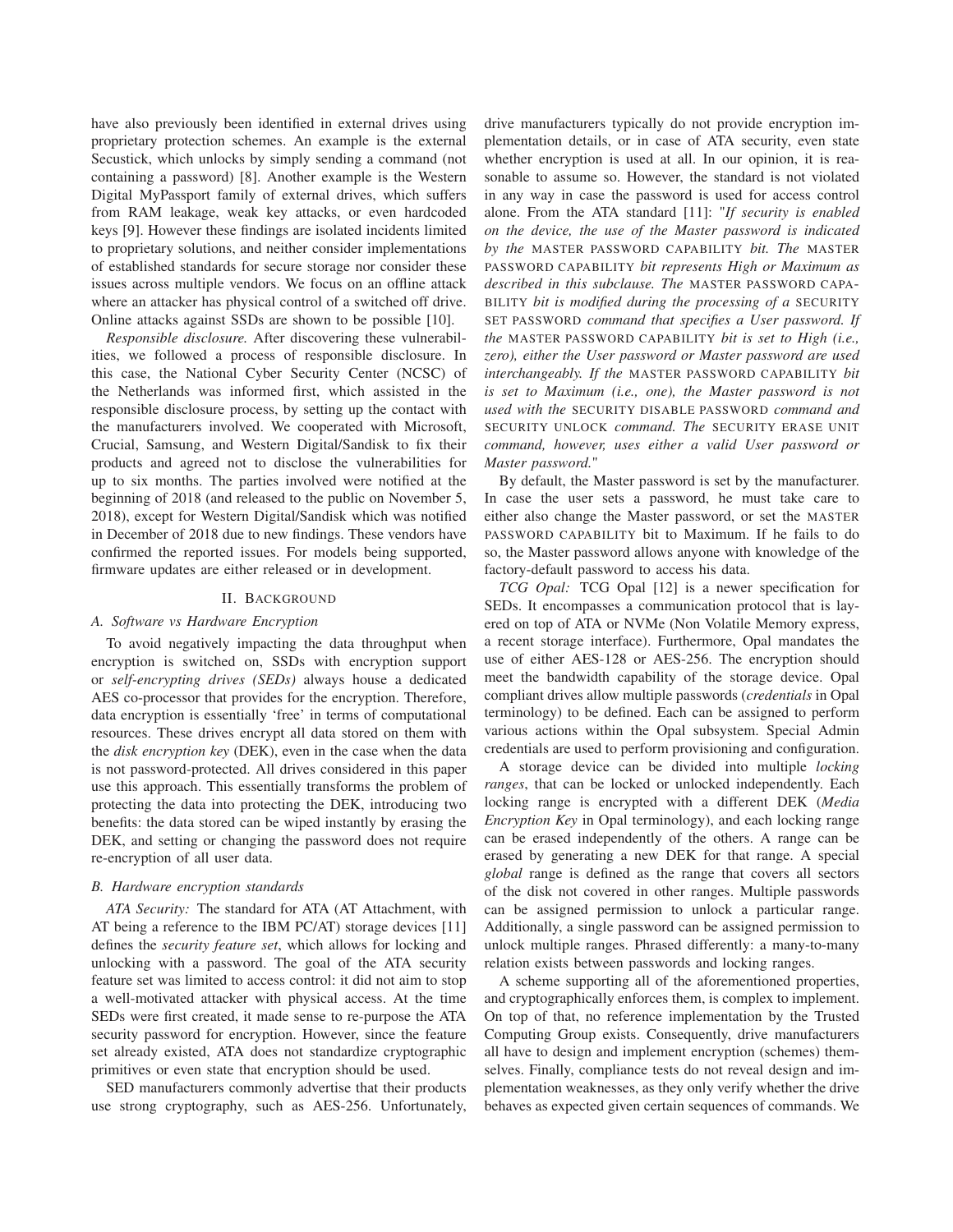believe that these circumstances combined are likely to be the root cause of several implementation weaknesses.

*Proprietary alternatives:* Several proprietary alternatives to TCG Opal exist. Examples are Seagate DriveTrust, the Western Digital MyPassport family of drives and Samsung's portable SSDs. Manufacturers may opt for a proprietary solution for example because the standard may have been introduced before Opal came into existence, or because a simpler scheme is preferred over Opal.

# III. ATTACKER MODEL

Here we list the attacker models relevant to full-disk encryption. In the rest of this article, we will only be concerned with the last one, as the implications of the first two are roughly equivalent when offsetting software against hardware encryption. We do, however, list them all here because it is in our opinion important to state why they are equivalent.

Machine off, no awareness. The adversary has momentary physical access to the powered-down machine, and the victim is unaware of this, creating an opportunity for the so-called *evil maid attack*. The encounter is used to install data exfiltration software or hardware on the victim's machine. In case of a hardware modification, e.g. a physical key logger device, to the best of our knowledge, no meaningful countermeasure exists today. For software modifications, the story is more nuanced. PCs fitted with a *Trusted Platform Module* (TPM) can take advantage of the *sealing* functionality, where cryptographic key material is bound to the software and hardware. Hardware full-disk encryption does not mitigate the evil maid scenario in a meaningful way. Hence, this attacker model is out of scope. Machine on. The adversary has physical access to a poweredon machine while the encryption containers are unlocked. Software-based encryption solutions typically keep the cryptographic key in RAM, which is vulnerable to *cold boot attacks*, *DMA attacks*, or any other means of data exfiltration, including physical removal and readout with an external device. However, it is worth mentioning that software encryption exists that defends against such attacks, by storing the secret keys in CPU registers [13], [14].

An argument that is often put forward in favor of hardware encryption is that the secret key is not stored in RAM, and therefore is not vulnerable to the aforementioned attacks. In reality, this argument is invalid for several reasons.

First, the software running on the host PC controlling the hardware encryption, typically *does* keep a secret key in RAM, in order to support *Suspend-to-RAM* (S3), a low-power state wherein all peripheral devices are shut down. Since the SSD is powered down, it must be unlocked again once the system is resumed, and therefore either the operating system must retain a copy of the secret key at all times, or the user must enter it again. In virtually all implementations, including BitLocker, the former approach is chosen [15].

Second, the burden of keeping the secret key is moved to the SSD, not eliminated. The SSD typically keeps the key in the main memory of its controller. SSDs are not security-hardened devices by any standard. In fact, many have a debugging interface exposed on their PCB, allowing one to attach a debugging device and extract the secret key. Several means of obtaining code execution on the drive exist (see Section V-B2).

Third, a memory readout attack against software encryption requires physical access. Given this, the attacker also has the opportunity to carry out a hot-plugging attack against hardware encryption. This has been demonstrated in practice [15].

As with the previous attacker model, opportunities and subsequent impact are roughly equivalent compared to software encryption. Therefore, this attacker model is also out of scope. Machine off, awareness. The adversary has physical access to a powered-down machine, and the victim is aware of this (such as during a border-control search in a back room). Therefore, from that point onward, the victim is unwilling to enter key information into the machine. In this scenario, given that the implementation is sound, software full-disk encryption offers full confidentiality of the data, and hardware encryption supposedly does so as well. In this paper, we focus on this attacker model.

# IV. POSSIBLE SECURITY ISSUES WITH HARDWARE ENCRYPTION

Properly implementing a hardware full disk encryption scheme is not trivial, as can be seen by the following list of possible pitfalls. We divide these issues in three categories: *specification*, *design* and *implementation* issues. The issues presented in the remainder of this section are used as a guideline in Section VI in order to assess how well hardware encryption is implemented.

## *A. Specification issues*

Both lack of specification and too detailed specification can have an impact on the difficulty to implement a standard properly. An example of lack of specification and misuse can be seen in the ATA security standard, and an example of too detailed specifications is TCG Opal, both discussed below.

The purpose of the ATA security feature set is limited to access control only. It was never intended to be used for encryption. Nevertheless, manufacturers decided to use it for this purpose. The ATA standard offers no implementation guidance of any kind on how the data is stored securely.

The TCG Opal standard, being specifically designed for the purpose of encryption, addresses this issue. However, it specifies a large feature set, of which the added value is debatable (multiple passwords per range, multiple ranges, see Section II-B for details), in particular, if we take the complexity of correctly implementing such a feature set into account. On top of that, the specification offers no guidance on how the key derivation scheme should be designed that supports this feature set. This lack of guidance combined with many required features is a source of issues, listed below.

*1) DEKs are not derived from the passwords:* Obviously, the password should be required in order to obtain the DEK, and this requirement should be cryptographically enforced by deriving the encryption key from the password. The absence of this property results in a situation where the confidentiality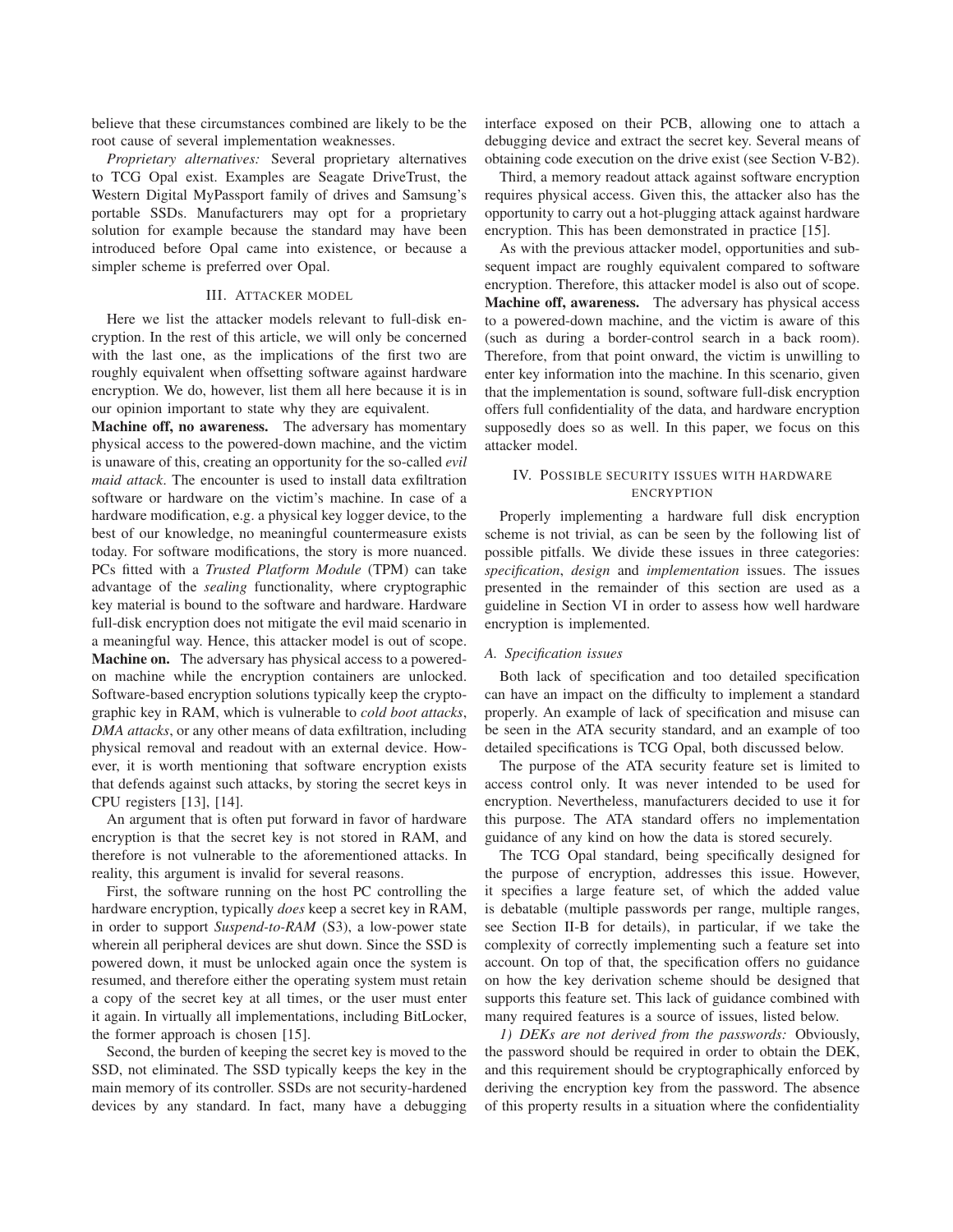of user data no longer depends on secrets. All the information required to recover the user data is stored on the drive itself and can be retrieved. We believe that the complexity of TCG Opal in combination with the absence of implementation guidance contributes to conceiving a design in which the DEK ultimately does not depend on the user password.

*2) Single DEK used for the whole disk:* A naive implementation of the Opal standard uses a single DEK for the entire drive, and store an encrypted variant of it for each password, whereas a proper implementation produces different DEKs for each range. On the surface, doing so may seem only a minor issue. Indeed, access to at least one range is still required. However, the (probably) most popular Opal management software, BitLocker, leaves the global range unprotected in order to allow the partition table to be accessible. Consequently, no secret (password) is needed to access the DEK and can potentially be retrieved from the device, in effect compromising the other ranges. The Opal standard is the root cause of this class of issues since it is the only standard that specifies multiple independent ranges.

*3) ATA Master password re-enabling:* The ATA security feature set defines both a User and Master password (see section II-B), with the possibility to revoke the Master password's permission to access the drive's contents, i.e. by setting the MASTER PASSWORD CAPABILITY bit to Maximum. Ideally, doing so would trigger the erasure of all key material allowing the DEK to be derived from the Master password. The aforementioned permission can also be reinstated using the User password. As such, the key material should also be restored. However, at that particular point in time, the drive does not have the possession of the cleartext Master password, rendering this operation nontrivial to implement. Theoretically, the issue can be addressed, e.g. by keeping an encrypted copy of the aforementioned key material using the User password as the key. However, doing so prevents the Master password from being changed independently of the User password. This can again be addressed by introducing another constant key and encrypting it using the Master password. In practice, however, all drives included in our study simply keep the key material available at all times.

## *B. Design issues*

The issues listed in this category are design issues of which we believe do not arise from (a lack of) specification.

*1) Wear leveling:* SSDs use flash memory for data storage. A property of flash memory is that it can be subject to a limited number of write-erase-cycles before becoming unreliable. In order to prolong the service life of the device, *wear leveling* is applied. It works by arranging data so that erasures and rewrites are evenly distributed across the medium. Thus, multiple writes to the same logical sector typically trigger writes to different physical sectors. Older copies of a sector remain stored until overwritten (although not directly retrievable by the end user). Wear-levelling can be applied to key information as well. Suppose that the DEK is stored unprotected, after which a password is set by the end user, overwriting the unprotected DEK with an encrypted variant. Due to wear leveling, the unprotected variant may still be retrievable.

*2) Power-saving mode: DEVSLP:* DEVSLP is a feature that allows SATA drives to go into a low power 'device sleep' mode when sent the appropriate signal. The ATA standard is not explicit about how power consumption reduction is to be achieved. A manufacturer may freely choose, for example, to have the drive write its internal state to non-volatile storage and subsequently power down the RAM. The drive complies to the standard as long as it can become operational within 20ms of receiving the wake-up signal. Suppose that a drive indeed writes its internal state to non-volatile memory. Then care must be taken that the state from non-volatile memory is erased upon wake-up, or else an attacker may be able to extract the DEK from the last stored state.

## *C. Implementation issues*

Lastly, we list issues that are not inherently caused by the design. Rather, they are issues that potentially occur due to implementation mistakes.

*1) Lack of entropy in randomly generated DEKs:* The only way for the end user to affect the DEK is by triggering randomization of it. This raises the question if sufficient random entropy is available during the DEK generation. Principally, the environment wherein SSDs are deployed allows for sufficient entropy to be acquired [16]. Example entropy sources include the drive's temperature sensor and I/O requests from the host PC. Storing and restoring the random pool upon reboots should not be an issue since we are concerned with storage devices. However, random number generators in embedded devices have seen a number of issues. [17].

*2) General implementation issues:* All the issues depicted above in this section apply in particular to hardware-based disk encryption. However, potential implementation issues in software-based encryption may also apply. Examples include re-use of the initialization vectors and using an insecure mode of operation. Many software-based solutions, such as VeraCrypt and later versions of Microsoft BitLocker, use the XTS mode of operation. A description of XTS is given below. The XTS, or *XEX Tweakable Block Cipher with Ciphertext Stealing* [18], mode of operation was designed for cryptographic protection of data on storage devices of fixed length data units. It is an instantiation of Rogaway's XEX (XOR Encrypt XOR) tweakable block cipher [19], extended with ciphertext stealing to support arbitrary length inputs. Furthermore, XEX mode uses a single key for both encryption and tweaking, whereas XTS mode uses two independent keys. XTS mode provides confidentiality for the protected data. Authentication is not provided, because one of the design goals is to provide encryption without data expansion. In the absence of authentication or access control, the best one can do is to ensure that any alteration of the ciphertext will completely randomize the plaintext, and rely on the application that uses this transform to include sufficient redundancy in its plaintext to detect and discard such random plaintexts. In light of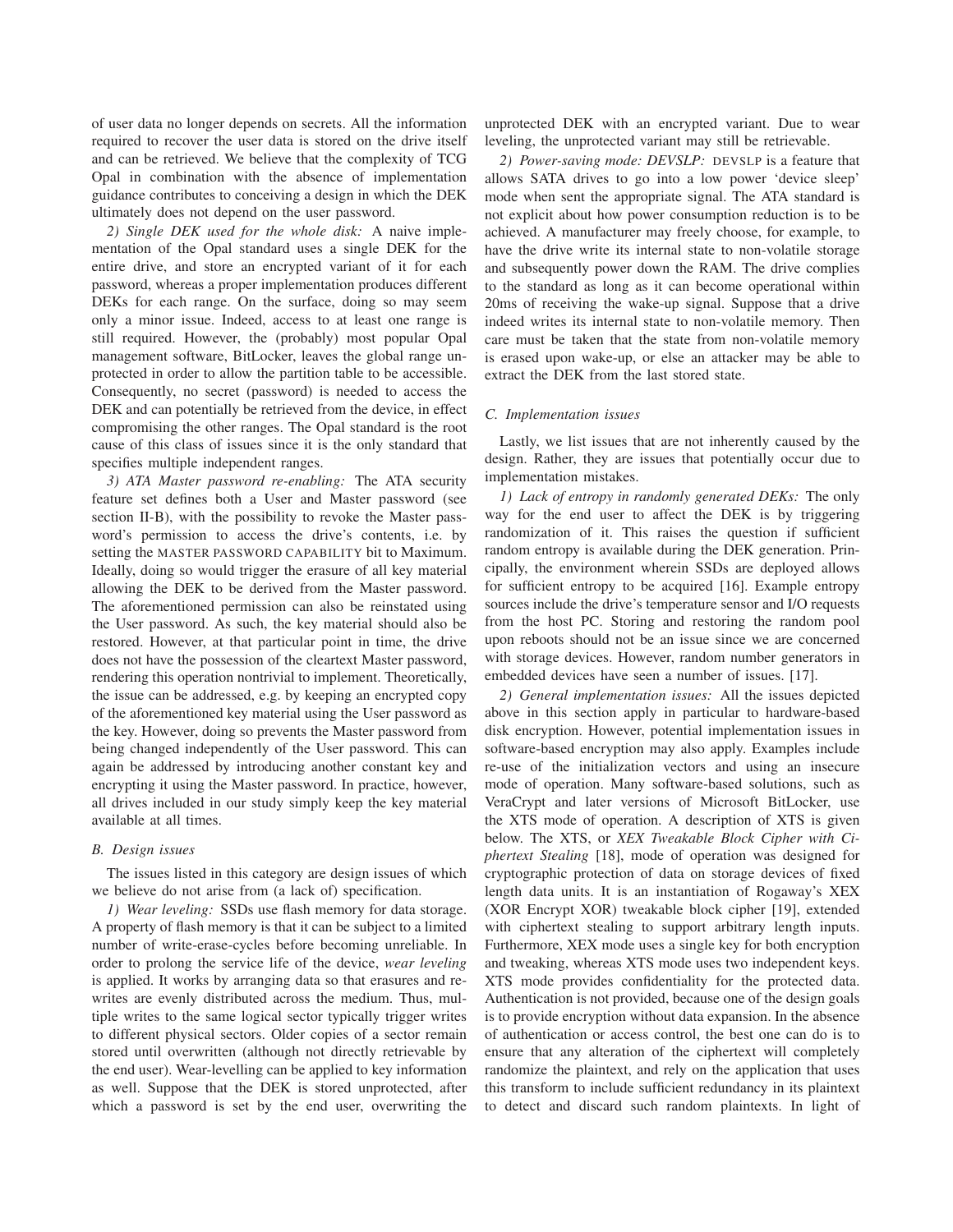this, XTS provides more protection than other confidentialityonly modes against manipulation of the encrypted data. The XTS mode of operation has received criticism [20], [21]. An important point is that the granularity to which an attacker has the ability to randomize plaintexts must equal the cipher's block size which is in the case of AES 16 bytes. Ferguson has designed a native diffuser function that addresses this problem for application in BitLocker [22]. In the same publication, XTS is not mentioned, but LRW mode with the same limitation is criticized.

# V. METHODOLOGY

In order to assess how well hardware encrpytion in SSDs performs in practice, we argue that we should analyze its implementations. This is, in our opinion, the most realistic measure. Such an analysis is inherently a somewhat ad-hoc process, since implementations vary wildly among manufacturers and models. However, to the extent possible, we document a generic approach that is applied to every device subject to analysis. We will describe each step:

## *A. Obtaining a firmware image*

The difficulty of obtaining a firmware image from an SSD varies greatly among manufacturers and models. Below, we list a few examples.

*1) Downloading a firmware update:* Most manufacturers distribute firmware updates for their SSDs, by making them available for download from their website or through their SSD management utility. For all the drives we studied, firmware updates consist of the entire firmware image. Firmware updates downloaded from a manufacturer's website often comprise of a bootable ISO image, containing an operating system, firmware update utility, and the firmware image itself. A special command is used by the update utility to apply the update, for ATA it is the 0X92 DOWNLOAD MICROCODE command. Extracting the firmware from the ISO image is typically straightforward. Obtaining a firmware image distributed through SSD management utility typically requires more effort, but is certainly not impossible. For example, the utility may apply obfuscation on its communication channels and/or firmware images that require some reverse engineering in order to remove. Some manufacturers use encrypted firmware images; the image is transferred to the drive, and subsequently decrypted by the drive itself. We can let the drive decrypt these images, and retrieve the decrypted image from the drive (see V-A2).

*2) Extract the running firmware:* Sometimes, a copy of the running firmware can be extracted. This can be achieved e.g. by using the device's debugging capabilities (see below), or by exploiting a vulnerability in the handling of storage interface commands. In effect, this allows one to extract the currently running firmware from the device's RAM.

## *B. Gaining low level control over the device*

A firmware image allows for static analysis. However, the possibility of dynamic analysis through e.g. JTAG is a significant advantage. It allows us to quickly confirm (or refute) assumptions and findings resulting from static analysis. Furthermore, in case weaknesses are found in the cryptographic scheme, a means of low level control is often required in order to exploit them.

*1) JTAG:* JTAG allows full control over a device. We can halt/resume the CPU, read/modify registers, place breakpoints, read/write arbitrarily within the address space, and execute arbitrary code. Some SSDs expose a JTAG debugging interface on their PCBs. Standardized pin layouts exist, though, manufacturers may opt for a proprietary one. The JTAGulator [23] allows us to automatically determine whether a set of pins speak the JTAG protocol.

*2) Unsigned code execution:* Some SSD manufacturers disable the JTAG feature of the storage controller. In the absence of JTAG, a suitable alternative is the ability to execute arbitrary code on the storage controller, as it allows for essentially the same capabilities. However, all drives in our study have countermeasures in place to prevent this, such as cryptographic signature verification of firmware updates.

Still, various means of gaining code execution exist, such as *vendor-specific commands*, *memory corruption*, *storage chip access*, or a *fault-injection attack*. These are described below.

Vendor-specific commands Most manufacturers implement vendor-specific commands for diagnostic purposes. Through static analysis of firmware images, we found examples in which a command exists that allows for arbitrary values to be written to a memory address of choice. This can be leveraged into code execution, e.g. by overwriting a function pointer.

Memory corruption Memory corruption vulnerabilities can in many situations be leveraged into unsigned code execution, a stack-based buffer overflow is an example of this.

Storage chip access A more invasive technique for gaining unsigned code execution is by using an external reader device to make modifications to the currently installed firmware.

The NAND flash chips usually contain the user-accessible storage and firmware. They typically come as BGA packages, requiring them to be desoldered from the PCB in order to attach them to a reader. Alternatively, many SSDs also contain NOR flash, connected through SPI (Serial Peripheral Interface). SPI flash chips usually expose their pins on the outside, therefore not requiring them to be desoldered. Typically, the NOR flash contains the drive's capacity, serial number, error logs, and more. In some occasions, it contains the boot loader. Unsigned code execution becomes possible by making modifications to it.

Fault injection attack Finally, although beyond the scope of this paper, a fault injection attack may be used to achieve unsigned code execution. E.g., a clock glitch during a cryptographic signature check can be introduced by physical interference (power or electro-magnetic), tricking the drive into accepting a firmware update with an invalid signature. In order to successfully mitigate such an attack, both hardware and software countermeasures are necessary. To the best of our knowledge, no SSD on the market has these countermeasures.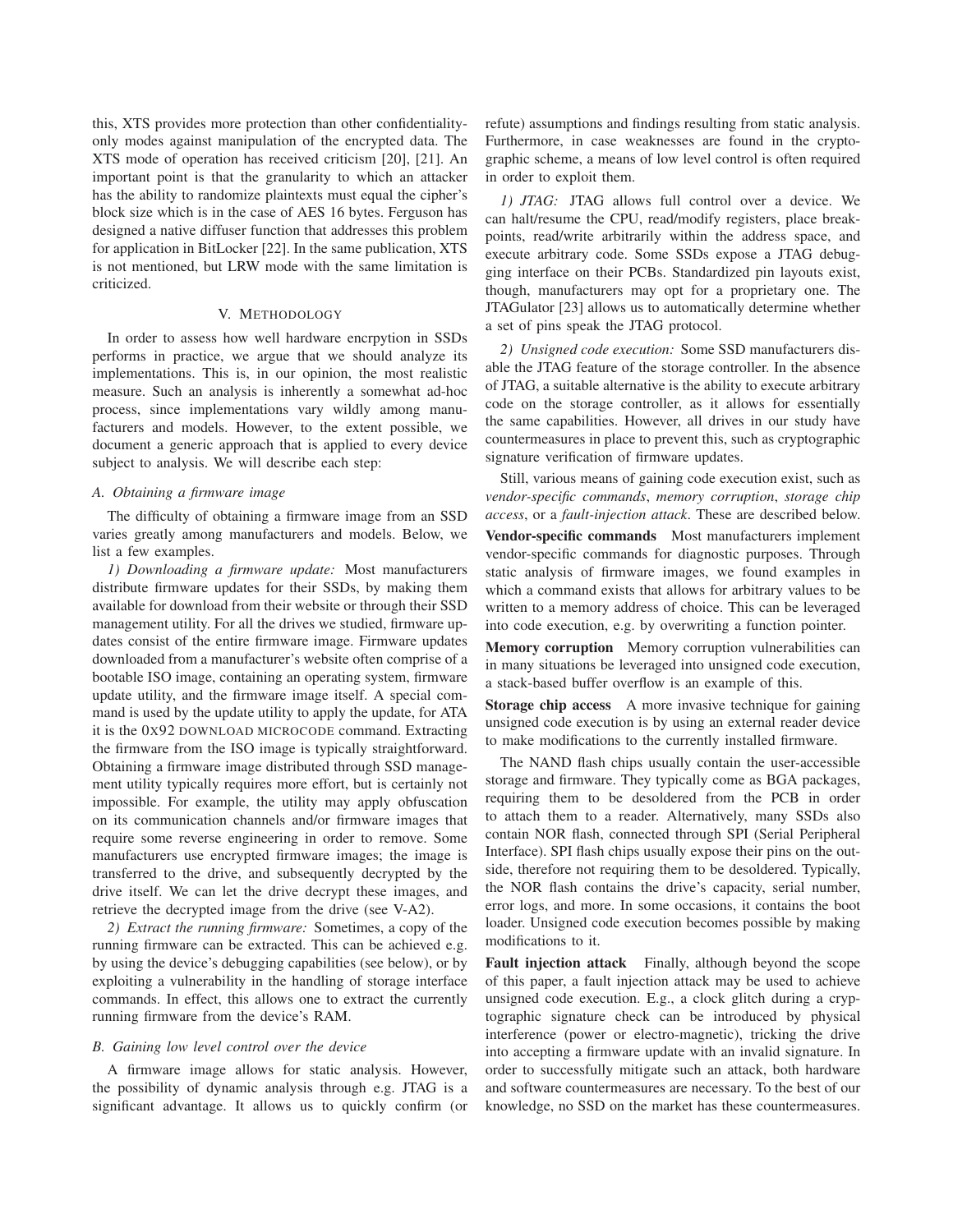# *C. Analyzing the firmware*

Once a firmware image for a particular drive is acquired, we analyze it. The file format used for firmware images differs between manufacturers. The images are usually divided in sections. Section information, such as the size, memory address, and offset in the file, is usually contained within the image header. In some cases, the section information is immediately apparent by inspection. In other cases, some reverse engineering is needed. Once the sector information is uncovered, the firmware image can be loaded into a disassembler and analysis tool, such as IDA Pro.

When reverse engineering SSD firmwares, a good starting point is identifying the *ATA dispatch table*, i.e. an array of data structures containing at least the ATA opcode and the address of the function that implements it. All drives in our study implement the ATA standard in a way similar to this. Once the table is identified, the implementation of any desired command can be studied by analyzing the code located at the respective address.

For each of the possible issues given in Section IV, we attempt to find out whether the drive is susceptible to it by studying the relevant code.

# VI. CASE STUDIES

## *A. Crucial MX100*

The Crucial (Micron) MX100 is a SATA SSD released in 2014. It supports ATA security, as well as TCG Opal, both version 1 and 2. The controller used is the Marvell 88SS9189, which houses a dual-core ARM CPU. Firmware updates are available for download through Micron's website. They come as a Linux-based bootable ISO image. The firmware image is stored within the ISO image, and is sent unmodified to the drive. The firmware image is cryptographically signed using 2048-bit RSA and SHA256. The signature verification is based on mbedTLS's rsa\_pkcs1\_verify function. The MX100 has a JTAG interface that can be used to connect a debugging device. The standardized ARM14 JTAG pin layout is used.

*Findings:* In this section, we present our findings with respect to both ATA security and TCG Opal.

ATA security. We found that the implementation of the ATA F2h SECURITY UNLOCK command passes the incoming password to the SHA256 hash function, and compares the output to another buffer. If they match, the drive unlocks. However, the original password buffer remains unused during this process. Hence, the DEK is not derived from the password. TCG Opal. The TCG Opal implementation works in a similar fashion; i.e. no derivation of the DEK from the password. Each locking range is encrypted with a unique key. These keys are stored encrypted using a single key, effectively negating the potential advantages of unique per-range keys.

Other findings All key material is generated by entropy generating hardware, which the firmware refers to as a TRNG. All information related to full-disk encryption is stored in SPI flash, with no wear leveling applied. Several vendor-specific commands were encountered that allow engineers to diagnose the device. A non-exhaustive list is given in Appendix A.

*Security evaluation:* The MX100 has critical security issues in both the ATA security and TCG Opal implementation. Namely, the DEK is not derived from the password. We demonstrated in practice that, by modifying the password validation routine in RAM through JTAG, the MX100 unlocks with any password. This applies to both ATA security and TCG Opal. With the current key derivation scheme, per-range keys are encrypted using a single key. Thus, introducing a cryptographic dependency on the password would still allow any credential to unlock all ranges. No random entropy issues nor wear leveling issues were identifed.

Furthermore, a vendor-specific command allows for arbitrary modifications within the address space. This enables malware with remote access to the host PC to infect the drive's firmware, allowing it to hide itself and/or to survive re-installation of the host PC's OS.

*Attack strategy:* In order to to recover the data from a locked MX100 drive, we connect a JTAG debugging device. Then, we use it to modify the password validation routine in RAM so that it always validates successfully. Finally, we unlock the drive as normal, with an arbitrary password. The strategy is the same for both ATA security and TCG Opal.

# *B. Crucial MX200*

The Crucial MX200 is a SATA SSD released in 2015. It is essentially an MX100 with some write performance advantages. The MX200 is built around the same 88SS9189 controller. The firmware is very similar to that of the MX100. In terms of the issues listed in section IV, the MX200 performs identical to the MX100. It too suffers from the lack of derivation of the DEK from the password. Furthermore, the vendor-specific commands found in the MX100 are also present in the MX200 (see Appendix A).

*Attack strategy:* The attack strategy is identical to that of the MX100. See Section VI-A.

## *C. Crucial MX300*

The Crucial MX300 is a SATA SSD released in 2016. Similar to both its predecessors, it supports the ATA security feature set, as well as TCG Opal version 1 and 2. The MX300 is fitted with a Marvell 88SS1074 controller, the successor to the 88SS9189. The MX300 differs from its predecessors in some aspects, including the controller's JTAG feature being switched off, and the code related to cryptography being subject to a major revision.

*Debugging:* A firmware image can be obtained through Micron's website. Hence, it can be analyzed. As stated in Section V-A2, JTAG allows for low level monitoring and control of the storage controller's CPU. It significantly aids the analysis, as it allows for verification of assumptions and findings, and possibly exploitation of weaknesses. Hence, absence of this feature is problematic. Therefore, we used the strategies listed in Section V-B2 in order to gain arbitrary code execution on the device. We found that the vendorspecific commands present in the MX100 and MX200 are still present. However, since the MX300, the unlock mechanism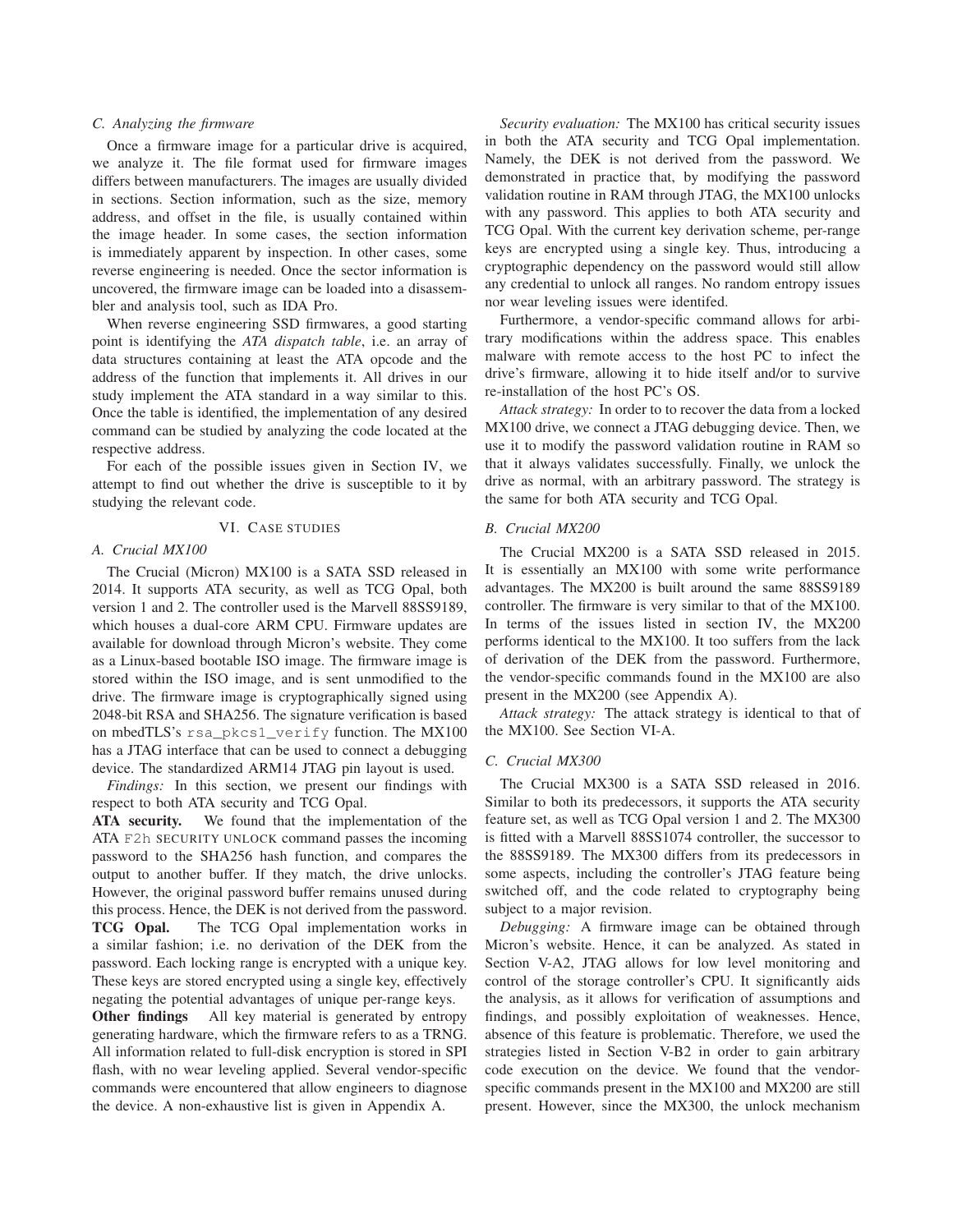

is replaced by one that relies on asymmetric cryptographic signatures. Hence, the vendor commands no longer serve as a vehicle for unsigned code execution. Furthermore, we identified several memory corruption vulnerabilities, however we could not exploit them to gain control over the execution. We have acquired arbitrary code execution by manipulating the device's SPI flash, which is described below.

*Findings:* We used an external SPI communication device to communicate with the drive's SPI flash chip, allowing its contents to be retrieved and manipulated. In order to leverage this into unsigned code execution, we must first understand the drive's boot process, which we reverse engineered. A diagram depicting the boot process is given in Figure 1. Once the storage controller is powered on, the first instructions executed by its CPU are located in a ROM, embedded within the controller. The ROM code loads its next stage, which we refer to as *stage 2*, from the SPI flash, located on the drive's PCB. Stage 2 is responsible for retrieving the drive's firmware from NAND, and then transfering control to it. Hence, by modifying the stage 2 code, one can (indirectly) change the behavior of the drive's firmware. I.e., by injecting code at a particular location so that it runs after the firmware is retrieved from NAND, but before transfering control to it. This way, one can, for example, remove cryptographic signature checks applied during a firmware update.

Ideally, we would like to have the capability of reading, writing and executing arbitrarily within the drive's address space. We crafted a modified firmware image, which includes these capabilities, and installed it by means of the aforementioned cryptographic signature circumvention technique. Once the process is completed, we have these capabilities.

Key derivation scheme We have reverse engineered the key derivation scheme of the MX300. It is depicted in Figure 2. Unlike its predecessors, the MX300 derives the DEK from the password.

Each MX300 drive has a per-device unique key, which we refer to as the *device key*. It is stored in one-timeprogrammable memory contained within the controller. As such, an attacker is unable to obtain it, unless he has the ability to execute arbitrary code on the controller's CPU.

As is mandated by Opal, the scheme allows for multiple credentials and ranges. Each credential has a data structure associated stored within the SPI flash. This is what we refer to as the *credential table*. Entries within this table are encrypted using the device key. Each entry contains a *salt* and a *ciphertext*. The random salt and the user-supplied password are fed to PBKDF2. The result is then used as a key in an attempt to decrypt the ciphertext. If the password is correct, the decrypted result is the *RDS key* (referred to by the firmware



Fig. 2. Scheme used to obtain a range key (DEK) from the user-supplied password. In this example, credential #2 is used to unlock range #3.

as such). All stored credentials yield the same RDS key.

Each locking range is protected with its own unique DEK. The DEKs are stored in the, what we refer to as, *range key table*. All keys corresponding to protected ranges (i.e. requiring a password before becoming accessible) are encrypted using the RDS key. All other DEKs are encrypted using the device key and are therefore always accessible.

From the description given above, we can already see that the RDS key can be obtained once only a single password is known. Subsequently, the RDS key allows access to all protected ranges. The drive will refuse to unlock a range for a user who does not have permission to access it. However, this check is not cryptographically enforced. This is already a weakness in the design of the key derivation scheme. However, we found that even a single password need not be known, which we explain in detail below.

Opal Setup During the set-up phase of TCG Opal, the credential table and range key table are populated. In order to better understand this process, we used our arbitrary write capabilities to inject tracing functionality at various places in the firmware. The execution trace generated during the BitLocker set-up phase is given in Appendix D. If sedutil is used instead of BitLocker, the result is similar. Pseudocode for some of the routines captured is given in Appendix C. From the execution trace, we can clearly see that once the BitLocker set-up phase is completed, the RDS key is protected (encrypted) with a zero buffer as a password, and stored in all credential table slots between 11 and 29, with the exception of slot 15. Hence, the RDS key can be recovered from any of these slots, by invoking the VerifyPasswd on one of them. We use our unsigned code execution capability to do so. As such, this allows any DEK to be decrypted without a password.

ATA security As stated in Section II-B, the MASTER PASSWORD CAPABILITY bit determines whether the factoryset Master password may unlock the drive. In order for the end user to prevent using the Master password, (s)he either has to set the MASTER PASSWORD CAPABILITY bit to Maximum, or change the Master password. In the case of the MX300, the former approach is insufficient. We found that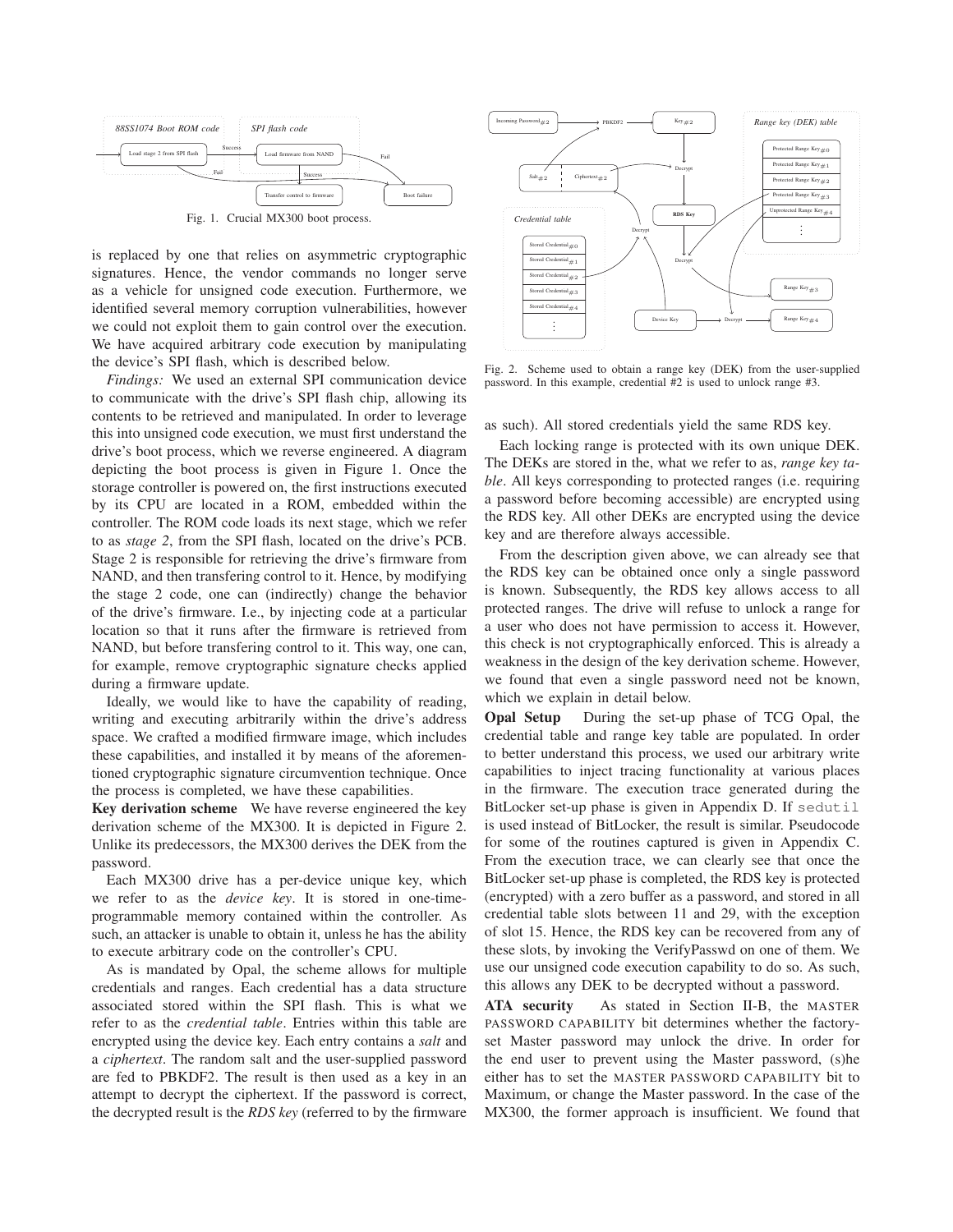the Master password allows for successful decryption of the RDS key, regardless of the MASTER PASSWORD CAPABILITY bit. Hence, in case the end user has set it to Maximum, but has not changed the Master password, the drive's contents is still accessible to anyone in possession of the default Master password. In the case of the MX300, this is an empty string. Other findings Similar to the MX100 and MX200, keys are randomly generated by a hardware RNG. All information related to full-disk encryption is stored in SPI flash, with no wear leveling applied.

*Attack strategy:* In order to recover the data from a locked MX300 drive, we first install a modified firmware that includes arbitrary read/write/execute capabilities. The process is described in detail in Section VI-C. The following steps describe how to recover the data from a drive that is set up through TCG Opal, or ATA security, respectively.

TCG Opal We use our custom firmware's arbitrary write and execute capability in order to write executable code in the device's address space and execute it. Our code invokes the VerifyPasswd function with a zero buffer as password, using credential slot 11 and with bExtractRdsKey set to true. At this point, the RDS key is recovered, allowing for all DEKs to be decrypted. By using the arbitrary write capability once more, we modify the VerifyPasswd function such that it always returns SUCCESS. Note that by doing so, the function will no longer affect the global RDS key buffer, which is desired behavior since it already contains the correct key. At this point, any password can be used to 'authenticate' successfully. Note that permission checks are still enforced. However, we can impersonate any desired user.

ATA security We use the arbitrary write capability in order to change the MASTER PASSWORD CAPABILITY bit in RAM from Max (1) to High (0). Then, we authenticate to the drive as normal, using an empty string as the Master password, and unlock the drive. Note that this approach will not work in case ATA security is used instead of Opal, with the Master password changed rather than disabled. However, we believe only a small minority of full-disk encryption users will fall under this category.

## *D. Sandisk X600*

The Sandisk X600 is a SATA SSD released in December 2017. It is built around the same Marvell 88SS1074 controller as the Crucial MX300. The X600 supports both ATA security and TCG Opal version 2. Firmware updates are distributed through Sandisk's *SSD Dashboard* tool. By reverse engineering this tool we gained the opportunity to download firmware images for all Sandisk SSDs, including the X600. However, the X600's firmware image is encrypted and decryption is performed within the drive itself. The controller's JTAG feature is switched off by Sandisk, thus recovery of the encryption keys is not straightforward.

Since the X600 is built around the same controller as the Crucial MX300, its boot process is similar: a bootstrap image located in ROM retrieves stage 2 from an SPI flash chip (see Figure 1). By manipulating the stage 2 code with an external reader, the drive can be re-programmed to expose its firmware encryption keys, or its main firmware as a whole. Contrary to the MX300, however, the X600 has the controller's cryptographic signature validation feature enabled over stage 2. Therefore, modifying it will invalidate its signature, and the controller will refuse to execute it.

We obtained a copy of the 88SS1074 boot ROM by extracting it from our Crucial MX300. Subsequent analysis revealed a weakness, which exists within all 88SS1074 controllers, that allows us to bypass this cryptographic signature validation. As such, unsigned code execution can be obtained on all drives based on this controller, including the X600. No further details about this weakness will be disclosed in this paper, as they are under responsible disclosure embargo at time of publication.

We extracted the firmware from the drive by exploiting the abovementioned weakness (combined with injecting additional code) so that, once the firmware has been retrieved from flash and decrypted, it is copied into the SPI flash. The firmware can then be retrieved with an external reader.

*Findings:* As stated above, the boot-time cryptographic signature validation feature can be bypassed. This can not only be leveraged into obtaining a copy of the firmware, but also into full control over the device. We used the opportunity of manipulating stage 2 to insert modifications into the firmware, so that the device accepts an ATA command allowing for reading, writing, and executing within the device's address space. This functionality greatly benefits our analysis, as it allows the device's memory to be inspected and manipulated at runtime. We found that the X600 derives the DEK from the user password. However, other severe issues exist allowing for the full-disk encryption to be compromised in many situations. TCG Opal. Although the X600 shares no code with the Crucial MX300, the design pattern behind its Opal implementation is similar: all passwords allow for a single key (*RDS key* in Crucial terminology, we continue to use this term here) to be obtained, which allows the DEK associated with any range to be decrypted (see Figure 2). Contrary to the MX300, the code does not follow alternative paths for protected versus unprotected ranges. Thus, in case one or more unprotected ranges exists, the RDS key must be available in order to support this use case. The drive does this by keeping a so-called *anonymous key-encrypting-key (KEK)*, which is essentially the RDS key encrypted with a zero buffer. We found that the anonymous KEK is absent only in case a the global range is the only range defined, and it is password protected. Any other configuration causes the anonymous KEK to be present, effectively reducing the security to the equivalent of no encryption.

ATA security. We found that, in case the drive's full-disk encryption is configured by means of ATA security, the usersupplied password (be it a user or master password) is used in a scheme that yields the RDS key. However, we also found that the anonymous KEK remains present within file 97 (see below) at all times. As such, no password is required in order to access the drive's contents. Moreover, in case the user upgrades from high to max mode, cryptographic key information allowing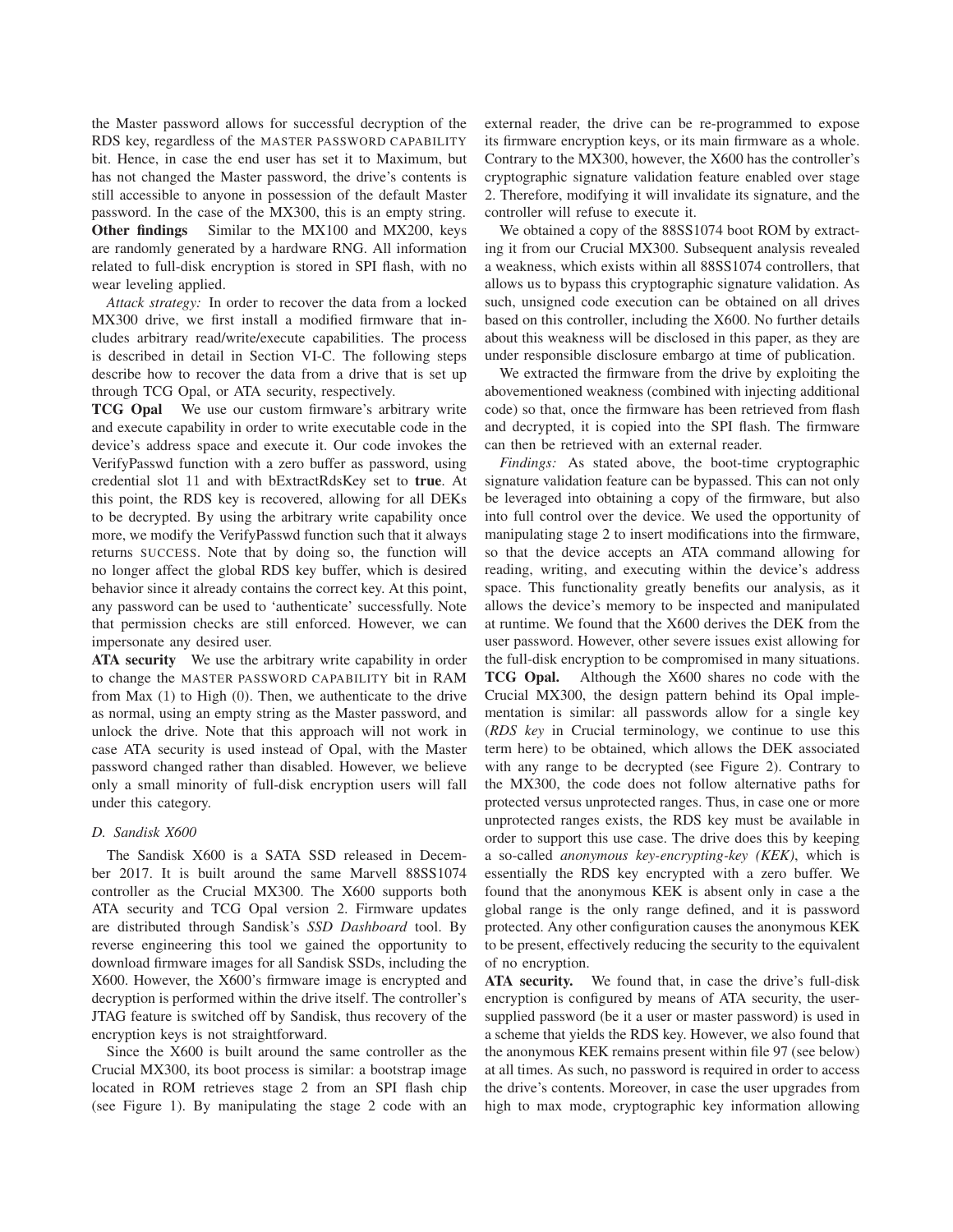the RDS key to be derived from the master password is not erased. Therefore, the master password still serves as a means to access the drive's contents.

Wear leveling The X600 stores settings and other internal data in a small internal file system. The file system uses file numbers rather than names, but apart from this pecularity, functionality seems to be similar to any other file system. The file system has a wear leveling feature built-in. File number 97 contains all information related to cryptography.

We used our arbitrary write primitive to alter the behavior of a function issued by the file system driver that retrieves data from the raw flash. We did so such that, besides its normal behavior, its arguments (block number, die number, plane number, etc.) are stored in a buffer, so that they can later be inspected. Through this we learned that each time file 97 is written to, its physical location within flash changes. However, in case the anonymous KEK is removed from file 97, the drive immediately issues a routine referred to as *file system compaction*, which erases previous copies of any file from its flash chips. We confirmed that no previous copy of file 97 exist once the process is completed. Other operations causing file 97 to be changed (i.e. changing a password) do not trigger the file system compaction, and hence a previous version can be recovered. However, this is only useful to an attacker in case a previous password is either known or easy to guess. We found that previous copies of file 97 can typically be recovered, until a file system compaction is issued. Besides explicitly (as seen previously), this also happens in case the file system runs out of free space. However, to the best of our knowledge, no files are modified under normal behavior limited to unlocking and reading/writing. Hence, these copies are likely to linger for a significant amount of time.

Cryptographically signed firmware updates In addition to information related to drive encryption, file 97 also contains two secret keys for the encryption and signature verification of firmware updates. Both schemes are based on symmetric cryptography. Thus, once these keys are obtained, they can be used by an attacker to encrypt and sign custom firmware updates, which will subsequently be accepted by all X600 drives. Sandisk seems to rely on the premise that it is infeasible to obtain these keys and therefore sacrifices the security benefits of asymmetric cryptographic signatures in exchange for performance.

Other findings We found that all encryption key material is generated by means of a hardware RNG.

*Attack strategy:* In many cases, the contents stored on a Sandisk X600 can be retrieved without a password. We make a distinction between the case wherein only the global range is defined and password protected, and otherwise. In both cases, we assume the drive runs a modified firmware that allows for arbitrary modifications in the device's address space, achieved either by bypassing the signature verification in the boot ROM, or by any other means listed in Section V-B2.

Suppose that drive encryption is configured through ATA security, or at least a single range is defined besides the global range. Then the RDS key, and hence all DEKs, are recoverable by decrypting the *anonymous KEK*, located in file 97, with a zero buffer as the key. This is already done during the drive's startup procedure. Thus, in order to access any protected range, only the password validation routine need be modified so that it accepts any password. Furthermore, some adjustments are required in order to prevent the correct RDS key to become overwritten with the result of a decryption with an incorrect password. Finally, the protected range can be unlocked with an arbitrary password.

In the other case, the anonymous KEK is absent from file 97, and all previous copies of it are erased from flash. In this case, the data on the drive is likely secure. However, in case the user changed the password because it was compromised, the data can likely be recovered using the compromised password. This can be done by scanning through the raw flash, looking for previous copies of file 97. Once found, the current version can be replaced with the previous one, and subsequently, the drive can be unlocked using the compromised password.

# *E. Samsung 840 EVO*

The Samsung 840 EVO is a SATA SSD released in 2013. It supports ATA security, as well as TCG Opal version 2. At its core is Samsung's own MEX controller, built around a triplecore Cortex R4 (ARM).

Firmware updates are downloadable through Samsung's website. They come as bootable ISO images. The firmware image can be found within the ISO image, albeit in an obfuscated form. De-obfuscation is performed by the update utility itself. Hence, recovery of the obfuscation algorithm is straightforward. The obfuscation algorithm has been previously reverse engineered [24]. Once de-obfuscated, the image is transferred to the drive using the ATA 92h DOWNLOAD MICROCODE opcode. From this point onward, the firmware update process takes place on the drive itself. The firmware image is cryptographically signed with ECDSA. The curve and its exact parameters are yet to be determined. The hash function used is SHA256.

The 840 EVO has a JTAG interface with a proprietary pin layout. It was found with help of the JTAGulator [23]. It was independently found by [25].

*Findings:* Key derivation scheme Firstly, a data structure is used by the firmware that provides for both password validation and key derivation. It contains two salts and a hash result. Entries in the password storage table shown in Figure 3 are of this structure. Password validation is performed by computing PBKDF2, with the user-supplied password as key, over the first salt, Salt<sub>verif</sub>. If the output matches the hash result contained within the data structure, validation succeeds. Subsequently, the derived key is obtained by computing another PBKDF2 using the same password, over the second salt, Salt<sub>deriv</sub>.

*TCG Opal* Samsung's Opal implementation allows for a total number of 9 ranges and 14 credentials to be specified. For all 14 credentials, a table entry exists containing the aforementioned password validation/derivation data structure. Once the user-supplied password is validated against one of the entries, the derived key is then used to decrypt an entry in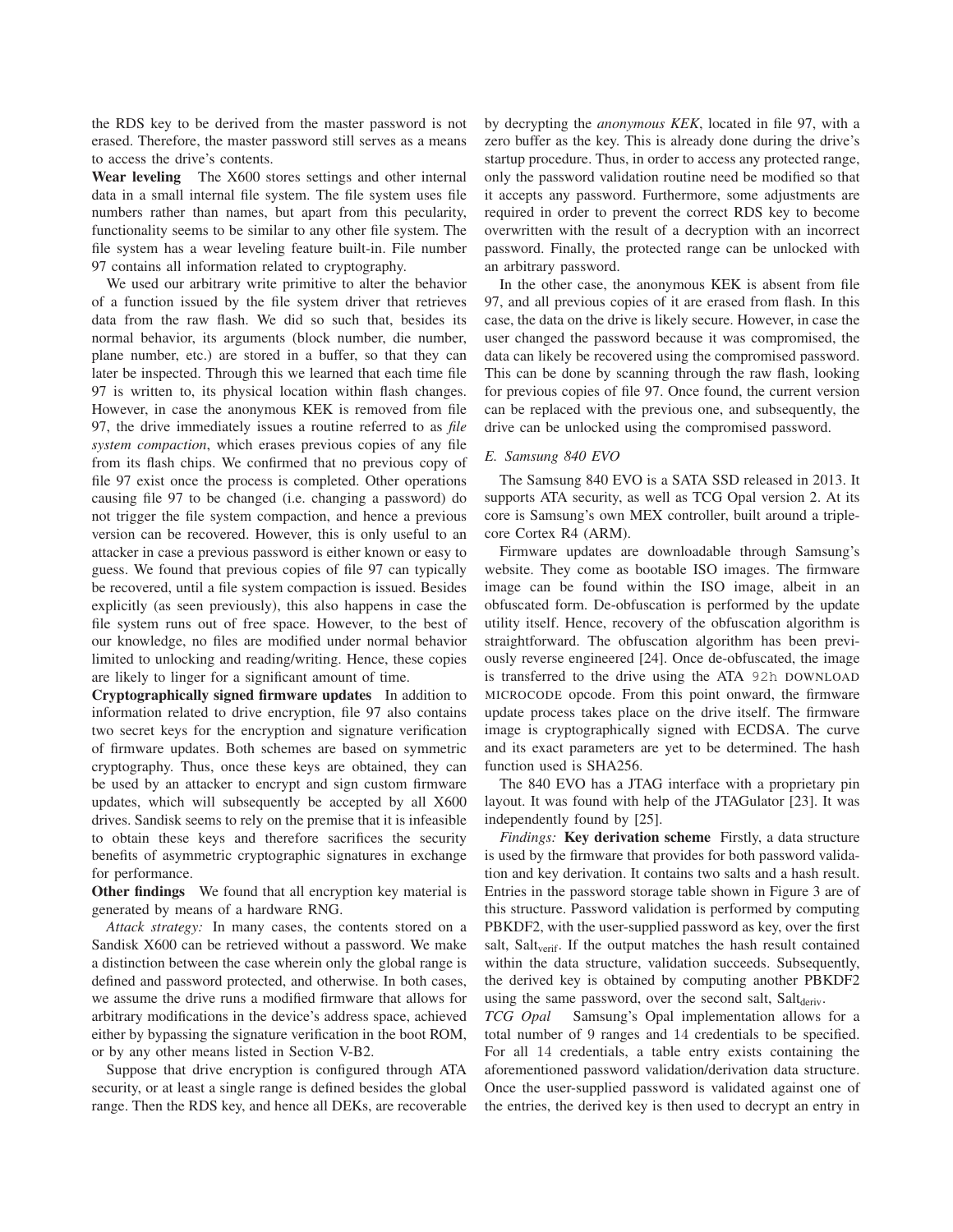

Fig. 3. Relation between password and DEK on the Samsung 840 EVO

a table that maps credentials to ranges, i.e. this table is  $9 \times 14$ entries wide. Permission of a certain credential to access a particular range is determined by the existence of an entry in this table. Finally, the decrypted result is then used as a key to decrypt an entry in the DEK table. This final step is required in order to support erasure of independent ranges by re-generating its corresponding DEK, without requiring knowledge of all passwords that unlock it. As such, all Opal properties are cryptographically enforced. All the data required in order to support this scheme is contained within a 64 KB binary blob, which we refer to as, the *crypto blob*.

Vendor-unique commands The 840 EVO features several vendor-specific commands. They are listed in Appendix B.

ATA security The DEK *may* be cryptographically tied to the ATA password. This depends on the value of the MASTER PASSWORD CAPABILITY bit during the ATA security setup. In case it is set to Maximum, the DEK cryptographically depends on the User password. In High mode, however, there is no dependency. Thus, this allows the encryption to be bypassed. TCG Opal After reverse engineering and carefully studying the design of the key derivation scheme used in the drive TCG Opal implementation, we have not identified any weaknesses. Random entropy The 840 EVO has a hardware RNG. However, in many situations, a pseudo RNG is used, which works by encrypting an incrementing counter using the AES co-processor. The pseudo RNG is seeded with data supplied by the hardware RNG. All key material related to fulldisk encryption is also generated by the hardware RNG. We assume that the output generated by the hardware RNG is cryptographically secure.

Wear leveling The Samsung 840 EVO stores its crypto blob within the device's NAND flash, within a region designated for internal data structures. Despite this, the crypto blob storage is wear-leveled. Suppose that at time  $t_0$ , the drive is in an unprotected state, i.e. neither ATA security nor TCG Opal is set up. In this state, the drive has a single locking range defined that covers the entire user-accessible storage. The DEK for this range is contained unprotected within the crypto blob. At time  $t_0$ , the crypto blob is stored at physical sector  $s_0$  in flash. Subsequently, at time  $t_1$ , a password is set, either through ATA security, with the MASTER PASSWORD CAPABILITY bit set to Maximum, or through TCG Opal. As such, the password is required in order to obtain the DEK from the crypto blob. The updated crypto blob is stored at sector  $s_1$  in flash.

Due to the wear leveling mechanism,  $s_0 = s_1$  is not guaranteed. Therefore, from time  $t_1$  onward, the DEK can be recovered by retrieving the crypto blob from physical sector

 $s_0$ . This is mitigated again as soon as  $s_0$  is overwritten. We have successfully demonstrated this attack in practice. Once a previous revision of the crypto-blob has been recovered, it can be made active through a vendor-specific command (see Appendix B).

Empirical measurements indicate that  $s_0 \neq s_1$  occurs approximately 1 in every 20 times the crypto-blob is stored (i.e. every time crypto related information is updated). Furthermore,  $s_0$  is overwritten within roughly one week of casual office use. As such, the attack vector is mostly theoretical, as finding previous copies of the crypto blob at an arbitrary point in time is very unlikely.

*Attack strategy:* Suppose that we want to recover the data from a locked 840 EVO drive. The approach taken depends on whether the drive is protected with the ATA security feature set, with the MASTER PASSWORD CAPABILITY bit set to High. If this is the case, then the DEK does not cryptographically depend on the password. Hence, the only barrier we have to overcome is the password validation routine. We connect a JTAG debugging device and modify the password validation routine such that it always validates successfully. Finally, we unlock the drive as normal, with an arbitrary password.

If ATA security (with the MASTER PASSWORD CAPABILITY bit set to Maximum) or TCG Opal is used, then the DEK is cryptographically tied to the password. However, due to the wear-leveling issue pointed out in Section VI-E, there is a slight chance that the data on the drive can still be recovered by reverting to a previous version of the crypto blob that was used while the drive was in an unprotected state.

In order to do this, first, we craft code that searches the raw NAND flash for crypto blobs, at the region designated for internal data structures. Through JTAG, we load the code into the device's address space and execute it. For all crypto blobs found, we determine whether it contains the unprotected DEK. In case we find a crypto blob with this property, we have all the cryptographic secrets needed for a full recovery. Having the previous version of the crypto blob at our disposal, the next step is to instantiate it. A vendor-specific command exists (see Appendix B) that conveniently allows us to do so. At this point, in case the drive was protected through ATA security, the contents are accessible. In the case of TCG Opal, the drive still demands a password. However, this can be overcome by, once more, crippling the password validation routine. Finally, the drive can be unlocked with any password.

#### *F. Samsung 850 EVO*

The Samsung 850 EVO is a SATA SSD released in 2014. Similar to the 840 EVO, it supports TCG Opal version 2. It is based around Samsung's MGX controller, which, contrary to the 840 EVO, is a dual-core Cortex R4.

Similar to the 840 EVO, downloadable firmware images are obfuscated. Although the obfuscation function is different, deobfuscation is still performed on the host PC. The firmware image is again cryptographically signed with ECDSA. The implementation is likely a copy of that of the 840 EVO. The 850 EVO has the same JTAG pin layout as the 840 EVO.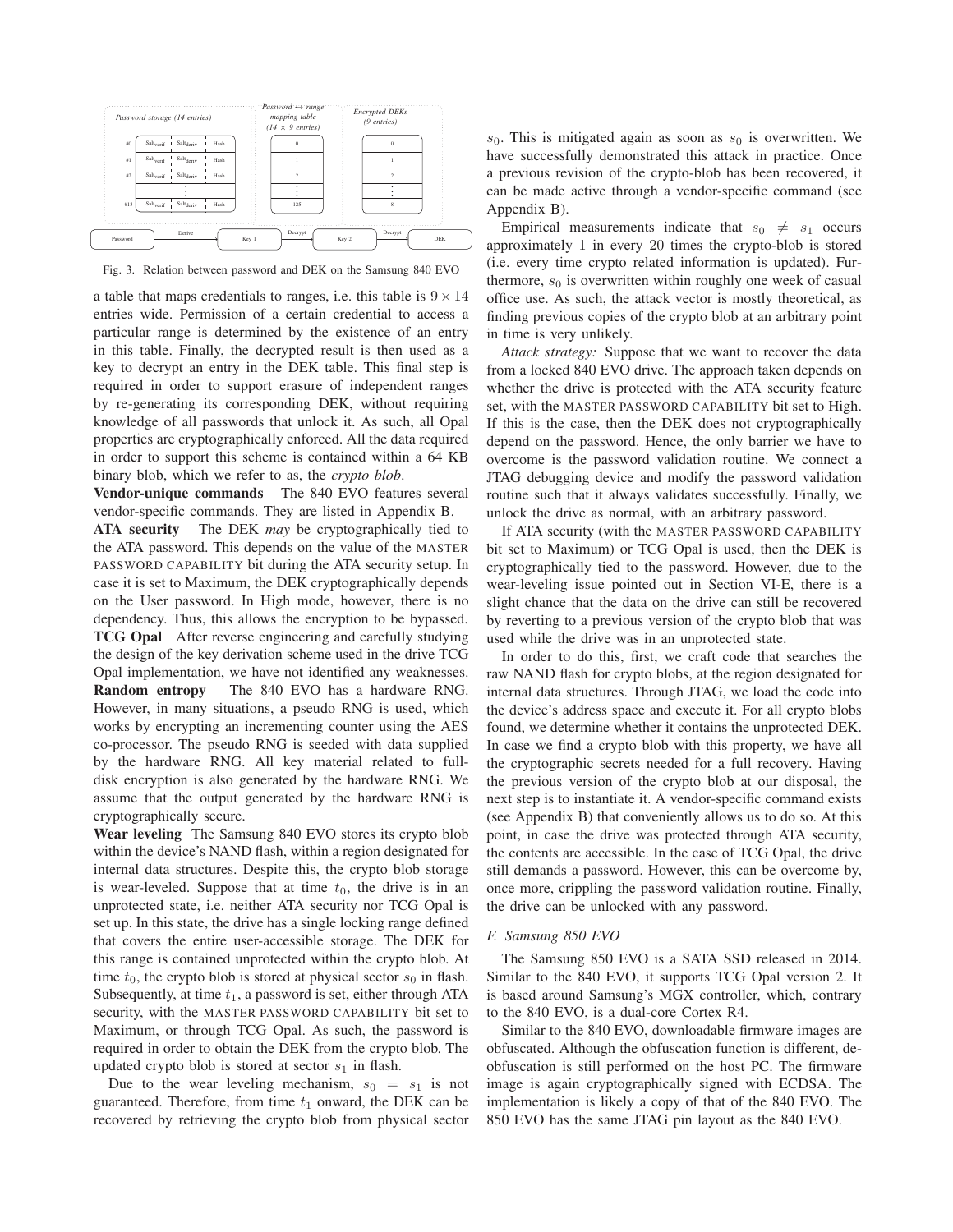

Fig. 4. Samsung 850 EVO boot process.

*Findings:* The motivation for analyzing the 850 EVO internals is twofold. Firstly, it is valuable to verify whether the weaknesses identified in the 840 EVO are also present in its successor. Secondly, the 850 EVO supports DEVSLP, and other drives of the same family likely use the same or a very similar implementation. In case DEVSLP is not implemented carefully, it may compromise the encryption (see section IV-B2).

Key derivation scheme The Opal key derivation scheme has not changed significantly since the 840 EVO. The implementation is still based around a crypto blob, although its size has doubled, resulting in a 128 KB crypto blob. The exact reason for this remains to be researched. The Opal key derivation scheme is identical. Furthermore, the vendor-unique commands listed in Appendix B have remained unaltered.

DEVSLP mode In case the DEVSLP signal is received, all secret key information present in SRAM is encrypted using a hardcoded key. The result is copied to DRAM. Subsequently, four 'magic' numbers are written to DRAM, and finally, the cores and SRAM are powered down.

In order to determine whether portions of secret key information reach non-volatile storage, we reverse engineered the boot process of the drive. A diagram picturing the code flow during the boot process is given in Figure 4.

The first portion of code is, what we refer to as, the Stage 1 boot loader. Essentially, its purpose is to retrieve Stage 2 from NAND and execute it. However, in case the emergency pin is grounded, or in case the firmware cannot be retrieved, the drive goes into an emergency state. In this state, the drive accepts firmware images through a proprietary protocol layered over UART. The protocol was reverse engineered by [25].

Once Stage 2 is reached, the DRAM is initialized. Shortly after, the decision is made to either resume from a previous state, or to perform a normal startup procedure. The decision is made based on hardware I/O address 0x10050040, bit 3. Before reverting to the previous state, a check is performed on whether the magic numbers written to RAM previously have remained unaltered.

No I/O addresses related to NAND are interacted with, indicating that the DRAM is kept powered during DEVSLP. We devised the following steps in order to confirm it:

- (i) Modify a firmware image, such that within the Stage 2 boot loader, all references to 0x10050040 are replaced so that a DEVSLP resumption scenario is simulated. Furthermore, at the point in the code where the magic numbers are checked, an infinite loop is inserted.
- (ii) Modify the currently running firmware in RAM such that it accepts firmware updates with invalid signatures.
- (iii) Flash the modified firmware image through the ATA

0X92 DOWNLOAD MICROCODE command. The drive will not reboot.

- (iv) Send the DEVSLP signal. The drive goes into DEVSLP mode.
- (v) Power up the drive by sending the DEVSLP signal again.
- (vi) The execution is stuck at the point where the infinite loop is inserted. Halt the execution and verify that the magic numbers in DRAM are present.
- (vii) Power down the drive by removing the power plug.
- (viii) Power it up again. The execution is stuck at the same point. In case the magic numbers still exist in DRAM, they must have originated from non-volatile storage. If absent, either the non-volatile storage device is erased during (v), or volatile storage is used.
- (ix) Use the emergency mode to flash an unmodified version of the firmware, repeat all previous steps and omit (v) and (vi). Absence of the magic values in DRAM confirms that volatile storage is used.

By pursuing the above steps, we confirmed that the secret key information is indeed kept in volatile storage. The reason for encrypting it with a hardcoded key remains unclear.

*Security evaluation:* The implementations of full-disk encryption in the 850 EVO and the 840 EVO are very similar. Using the ATA security mode the drive can be tricked into granting access to its contents, in case the MASTER PASSWORD CAPABILITY bit is set to High, just as with the 840 EVO.

Since TCG Opal implementation is mostly identical to its predecessor, no weaknesses have been identified. As is the case with the 840 EVO, the 850 EVO features a hardware RNG, with the added possibility to use a PRNG based on AES.

Wear leveling Unfortunately, despite numerous efforts, we were unable to identify the routines responsible for storing/retrieving the crypto blob from NAND flash. However, during the responsible disclosure trajectory, a contact at Samsung informed us that from the 850 EVO series onward, the crypto blob storage is no longer wear leveled. Instead, a fixed physical address in NAND is used for the crypto blob storage. Therefore, contrary to its predecessor, the 850 EVO is not vulnerable to the crypto blob recovery attack (see 840 EVO).

*Attack strategy:* The attack strategy is identical to that of the 840 EVO, with the exception of the wear leveling issue not being present. See Section VI-E for further details.

## *G. Samsung 950 PRO*

The Samsung 950 PRO is an NVMe SSD released in late 2015. It supports TCG Opal version 2. The controller is, again, developed in-house: the Samsung UBX. Except for the switch from SATA to NVMe, the controller and firmware share many commonalities with the 850 EVO. As such, the move to NVMe does not seem to provoke any other major revision to the architecture of an SSD.

The firmware image file format is also similar to that of the 850 EVO, however, besides the host-side obfuscation, an additional layer of encryption is applied, which is removed by the drive itself during the firmware update process. The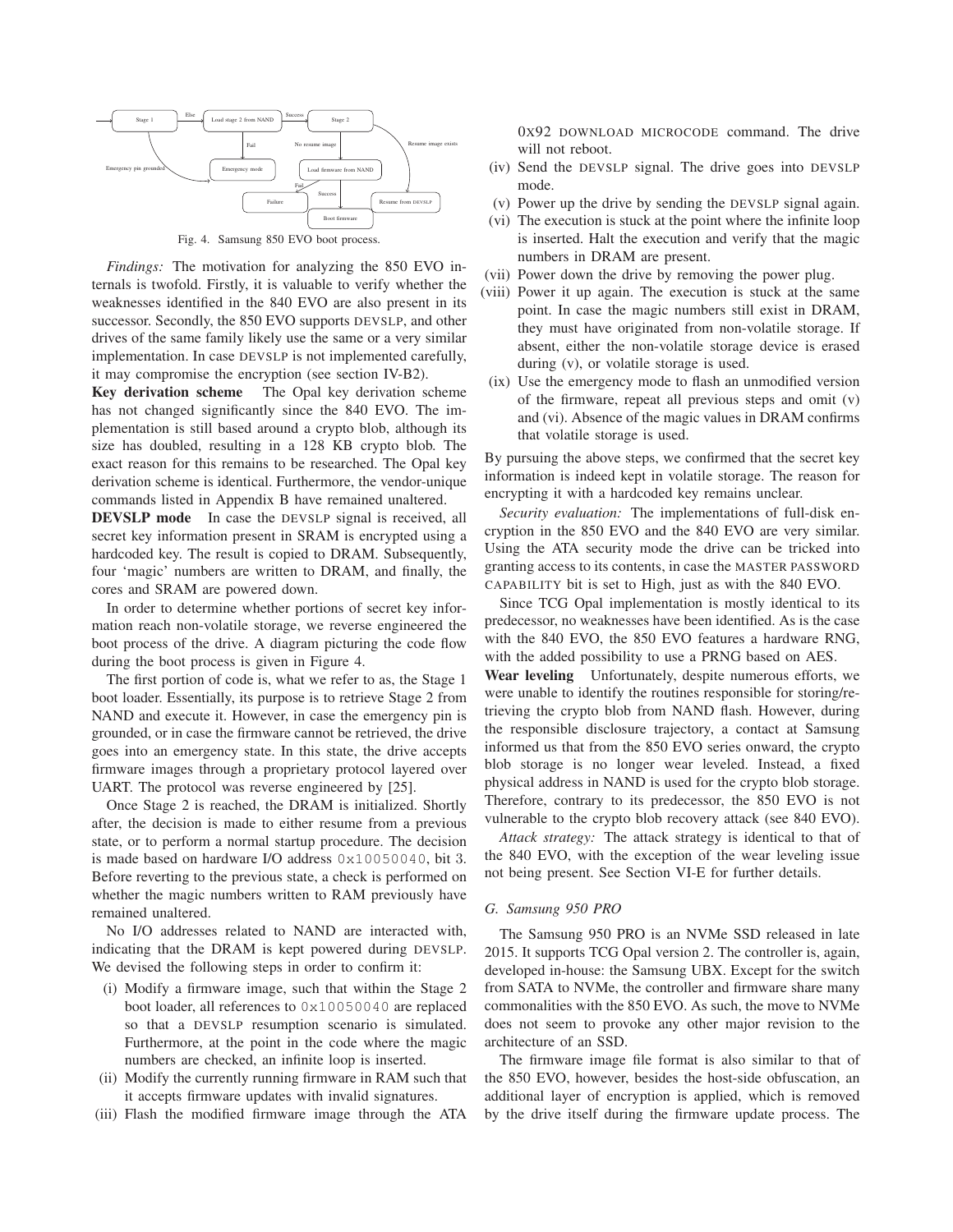drive has a JTAG debugging interface, thus the firmware can be extracted from RAM.

*Findings and Attack strategy:* We found that the implementation of the cryptography is very similar, if not identical, to that of the 850 EVO. This entails all the points listed in section IV, including the vulnerable implementation of ATA security. As such, the attack strategy is also the same. Interestingly, ATA security can be used through NVMe, even though it is an extension of ATA. However, we believe it is unlikely that a substantial share of 950 PRO users are affected, since for full disk encryption, TCG Opal is likely the preferred solution, and legacy implementations do not exist since NVMe was standardized later than Opal.

# *H. Samsung T3 portable*

The Samsung T3 portable SSD is an external drive connected through USB-3.1 Gen 1. It offers optional password protection through a proprietary command set. The drive comes with a tool that allows the user to set or remove a password, lock and unlock.

Physically opening the drive uncovers that it is essentially an 850 EVO mSATA behind a USB to mSATA bridge, albeit fitted with a special firmware supporting the proprietary command set. No firmware update for this drive is available. Fortunately, the firmware can be extracted from RAM through JTAG.

Capturing USB packets with the help of Wireshark during locking and unlocking of the drive reveals that the ATA opcode 8Eh (vendor-specific) is used for both operations. Analysis of the firmware reveals that the implementation of the operations is built upon the ATA security functionality of the 850 EVO. However, it resembles the behavior observed when the MASTER PASSWORD CAPABILITY bit is set to High. Thus, the password is not cryptographically linked to the DEK.

*Attack strategy:* Similar to an 850 EVO set up using ATA security with the MASTER PASSWORD CAPABILITY bit set to High. The password validation routine can be crippled through JTAG, allowing one to unlock the drive with any password.

# *I. Samsung T5 portable*

The Samsung T5 portable SSD is the successor of the T3. It uses the same MGX controller found in the 850 EVO and the T3. A notable difference between the T5 and its predecessor is that its USB to mSATA converter support for USB-3.1 Gen 2.

Another important difference is that the JTAG feature is disabled. Additionally, the emergency pin is also no longer functional. Finally, no firmware updates for the T5 are available for download. Hence, for this drive, we do not have a firmware image at our disposal.

The T5 features the same vendor-specific commands found in all other Samsung SSDs (Appendix B). Thus, despite the lack of a firmware image and debugging capabilities, the crypto blob can still be transferred from/to the device.

We retrieved a copy of the crypto blob by means of the vendor command both before and after setting a password, and inspected the differences. We refer to these blobs as  $B_0$  and  $B_1$ , respectively. The crypto blobs are encrypted (obfuscated) with a per-device one-time-programmable key stored within the controller. As such, it can not be extracted without JTAG or unsigned code execution, both of which we do not have. However, since XTS mode is used, we can observe whether or not the two blobs differ on a per-block (16 bytes) granularity. By studying the T3 firmware, and assuming the implementation is broadly the same, we found that the differences between  $B_0$  and  $B_1$  are explained by the following modifications to the plain-text crypto blob:

- (i) The crypto blob revision number.
- (ii) A data allocation bitmap determining for each slot whether or not it is in use.
- (iii) The key storage data structure (Fig. 3).
- (iv) The so-called 'security state' byte (referred to in the firmware as such).

In the absence of proper derivation of the disk encryption key, the security state byte alone likely determines the locking state of the drive, and reverting it to its previous state will result in the drive being unlocked. We create a new crypto blob  $B'_1$ , which is constructed by taking  $B_1$  and selectively reverting the 16-byte block containing the security state byte by taking its ciphertext value from  $B_0$ . Subsequently we upload the  $B'_1$ crypto blob to the drive through the designated vendor-specific command. We found that the drive successfully unlocks after pursuing the steps above, confirming that the password is indeed not used to derive the DEK.

*Attack strategy:* Although the steps given above confirm that the T5 lacks derivation of the DEK from the password, the steps themselves do not serve as an attack strategy, as (a portion of) the crypto blob from a previous state,  $B_0$ , is needed. However, as we confirmed, protection of the user data is not cryptographically enforced. Hence, a means of low level control over the device, e.g. unsigned code execution, will allow us to bypass it.

Acquiring unsigned code execution on the device is considerably time-consuming and labor-intensive. Given that we exploited the issue in practice on the T5's predecessor, the T3, and given that the exact same issue is confirmed to exist in the T5, it is in our opinion justified to skip the act of acquiring code execution on the T5, solely for the purpose of developing an exploit for this issue.

For completeness: unsigned code execution may by accomplished via one of the methods described in Section V-B2. Once accomplished, one can deploy the same strategy as with the T3 (Section VI-H), i.e. modifying the password validation routine in RAM so that it accepts any password, and subsequently unlocking the drive as normal with any password.

## VII. DISCUSSION

A non-exhaustive overview of possible flaws in hardwarebased full-disk encryption was given, categorized in specification, design and implementation issues (Section IV). We have analyzed the hardware full-disk encryption of several SSDs by reverse engineering their firmware, focussing on finding these possible flaws. These drives were produced by three manufacturers and sold between 2014 and 2018, have a SATA,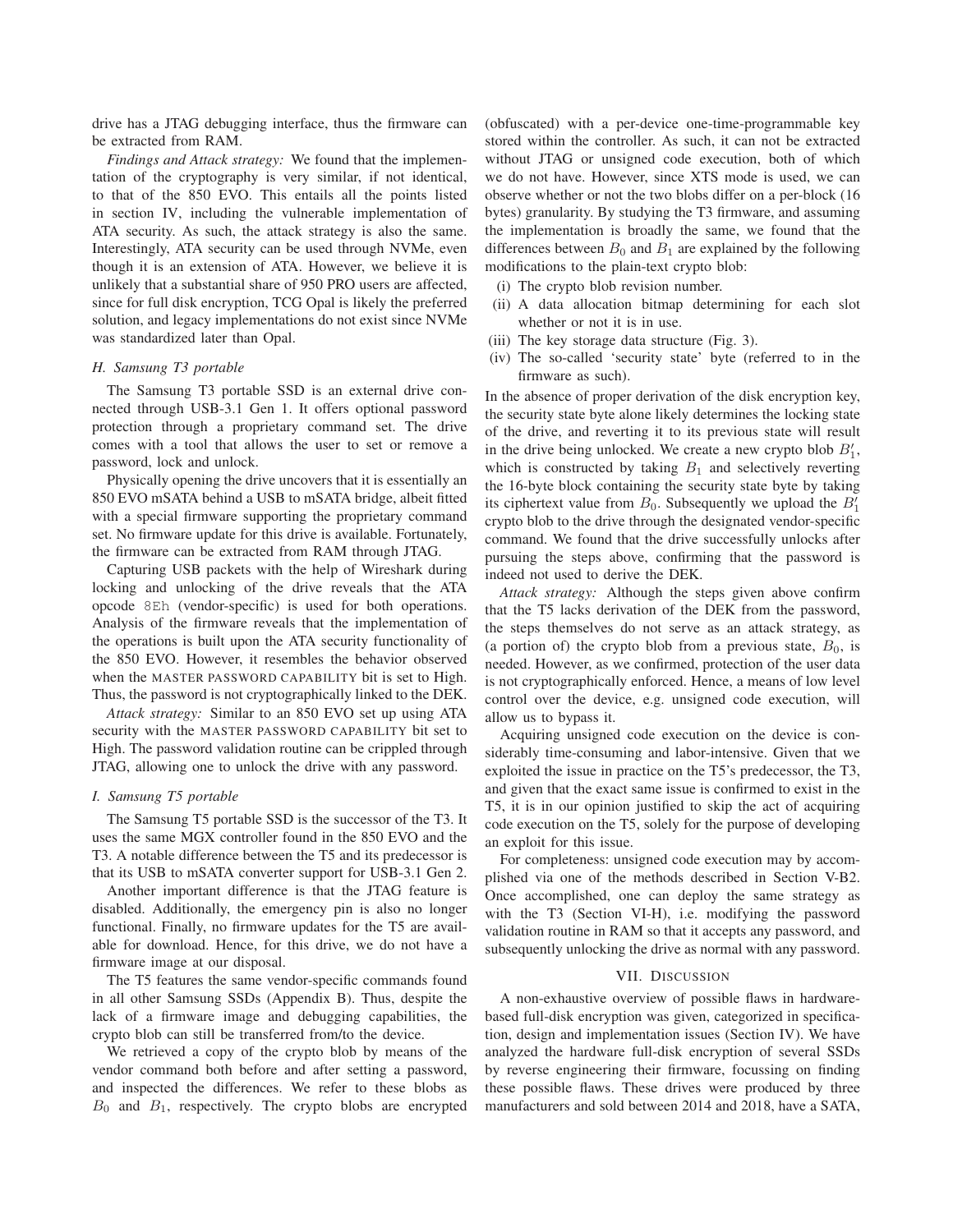| <b>Drive</b>   | 1 | $\overline{2}$ | 3                       | $\Delta$ | 5                       | 6 | $\overline{7}$ | $\mathbf{\hat{x}}$ | $\mathbf Q$ | Impact               |
|----------------|---|----------------|-------------------------|----------|-------------------------|---|----------------|--------------------|-------------|----------------------|
| Crucial MX100  | X | X              | $\overline{\textsf{x}}$ |          | $\overline{\mathsf{x}}$ |   |                | √                  |             | Compromised          |
| $\text{(all)}$ |   |                |                         |          |                         |   |                |                    |             |                      |
| Crucial MX200  | X | x              | X                       |          | X                       |   | √              | √                  |             | Compromised          |
| $\text{(all)}$ |   |                |                         |          |                         |   |                |                    |             |                      |
| Crucial MX300  | √ | $\checkmark$   | √                       |          | X                       | x | √              | √                  |             | Compromised          |
| $\text{(all)}$ |   |                |                         |          |                         |   |                |                    |             |                      |
| Sandisk X600   | √ | $\checkmark$   | ✓                       |          | X                       | x | $\checkmark$   | x                  |             | Probably compromised |
| (SATA)         |   |                |                         |          |                         |   |                |                    |             |                      |
| Samsung 840    | X | $\checkmark$   | √                       |          | ✓                       |   | √              |                    | ✓           | Depends              |
| EVO (SATA)     |   |                |                         |          |                         |   |                |                    |             |                      |
| Samsung 850    | X | $\checkmark$   | √                       |          | ✓                       |   | √              | √                  | ✓           | Depends              |
| EVO (SATA)     |   |                |                         |          |                         |   |                |                    |             |                      |
| Samsung 950    | X | √              | $\checkmark$            |          | $\checkmark$            |   | √              | √                  | ✓           | Probably safe        |
| PRO (NVMe)     |   |                |                         |          |                         |   |                |                    |             |                      |
| Samsung T3     |   |                |                         | Х        |                         |   | √              | √                  |             | Compromised          |
| (USB)          |   |                |                         |          |                         |   |                |                    |             |                      |
| Samsung T5     |   |                |                         | X        |                         |   | √              | √                  |             | Compromised          |
| (USB)          |   |                |                         |          |                         |   |                |                    |             |                      |

<sup>1</sup> Derivation of the DEK from the password in ATA Security (High mode)

Derivation of the DEK from the password in ATA Security (Max mode)

Derivation of the DEK from the password in TCG Opal Derivation of the DEK from the password in proprietary standard

<sup>5</sup> No single key for entire disk

Not vulnerable to ATA Master password re-enabling (only if derivation is present)

Randomized DEK on sanitize and sufficient random entropy

No wear leveling related issues

<sup>9</sup> No DEVSLP related issues

#### TABLE I OVERVIEW OF CASE STUDY FINDINGS.

NVMe, or USB interface, and have a M.2, traditional 2.5", or external form factor. The analysis uncovers a pattern of critical issues across vendors, due to problems in all three categories. For multiple models, it is possible to bypass the encryption entirely, allowing for a complete recovery of the data without any knowledge of passwords or keys. Table I gives an overview of the models studied, and the flaws found.

The situation is worsened by software solutions delegating encryption to the drive. As a primary example, BitLocker does this delegation for supported drives and disables its software encryption, relying entirely on the hardware implementation. As this is the default policy, many BitLocker users are unintentionally using hardware encryption, exposing them to the same threats as when using a hardware encryption only setup.

The results presented in this paper show that one should not rely solely on hardware encryption as offered by SSDs for confidentiality. Since the encryption in these drives is always performed, disabling hardware encryption (equaling to storing the DEK unprotected) offers no performance benefits. Thus, users currently relying on these features may continue using them. *However, we strongly encourage users that depend on hardware encryption implemented in SSDs to install an open source, preferably audited, disk encryption software solution as soon as possible*. In particular, VeraCrypt allows for inplace encryption while the operating system is running, and can co-exist with hardware encryption. Based on our vulnerability disclosure, additional information has been released by Microsoft [26] and Samsung [27], however Crucial did not. Sandisk (Western Digital) may release information in a later stage (when their disclosure period ends).

As for recommendations, we have structured them according to the categories of issues we have found. Based on early feedback we have received, we want to make clear these issues are not exhaustive but are exemplary of the underlying issues.

The *specification issues* found can be addressed by making simpler standards, with a clearer guide on how to implement them correctly. From a security perspective, standards should favor simplicity over a high number of features. The complexity of storage standards such as TCG Opal contributes vastly to the difficulty of implementing the cryptography in SEDs. A modern standard for self-encrypting drives that is simpler to implement is highly preferable over Opal. In particular, the requirement of multiple ranges is a needlessly complex feature and should be removed. Doing so implies that a scheme supporting a many-to-many relation is no longer necessary. In fact, such a standard already exists today. Opalite [28] defines a subset of Opal's features and it is also authored by the Trusted Computing Group. Unfortunately, to the best of our knowledge, drives that support it are extremely rare. Standard organizations such as TCG should publish a reference implementation of their standards (such as Opal) to aid implementors of the standard, which should be made available for public scrutiny. If additional requirements are needed (such as multiple ranges), they should be implemented as an additional layer.

We found several *design issues*. There is not much public information available on how to design crypto schemes with the requirements as set out in the standards. Therefore, hardware encryption currently comes with the drawback of having to rely on proprietary, non-public, hard-to-audit crypto schemes designed by their manufacturers. Designs should be audited and subject to as much public scrutiny as possible. Manufacturers that take data confidentiality and security seriously want to publish their crypto schemes (and corresponding code) so that security claims can be verified. Any design should take into account that wear-leveling is applied to the storage.

We did not find any *implementation issues* in the analyzed drives. However, we do note that any compliance tests that are made available for standards should also cover the implementation of the cryptography, to keep avoiding these problems in the future. These tests too should be independently assessed.

In general, we can ask ourselves what problem SEDs are trying to address. SEDs do not offer any meaningful mitigations in situations where software encryption falls short (see Section III). However, as demonstrated, in situations where software encryption offers full data confidentiality, hardware encryption often does not. Hence, at best, the data confidentiality guarantees of SEDs are similar to that of software encryption, and often much less. The traditional advantage of SEDs was performance, but this is no longer the case as the AES-NI extension on x86 CPUs has become mainstream. Therefore, the industry should reevaluate any preference for hardware encryption, as software encryption has the benefit that its workings are easier to verify and audit. This hold especially for open-source software solutions, but also proprietary ones as reverse engineering software-only solutions take less effort as opposed to reverse engineering the works of SEDs. A start of this reevaluation has been made, as since our public release Microsoft has made available a new preview version (build 18317) of the next Windows 10 version (19H1). In that version, the default behavior of BitLocker is to not delegate (and trust) the encryption of data to the drives.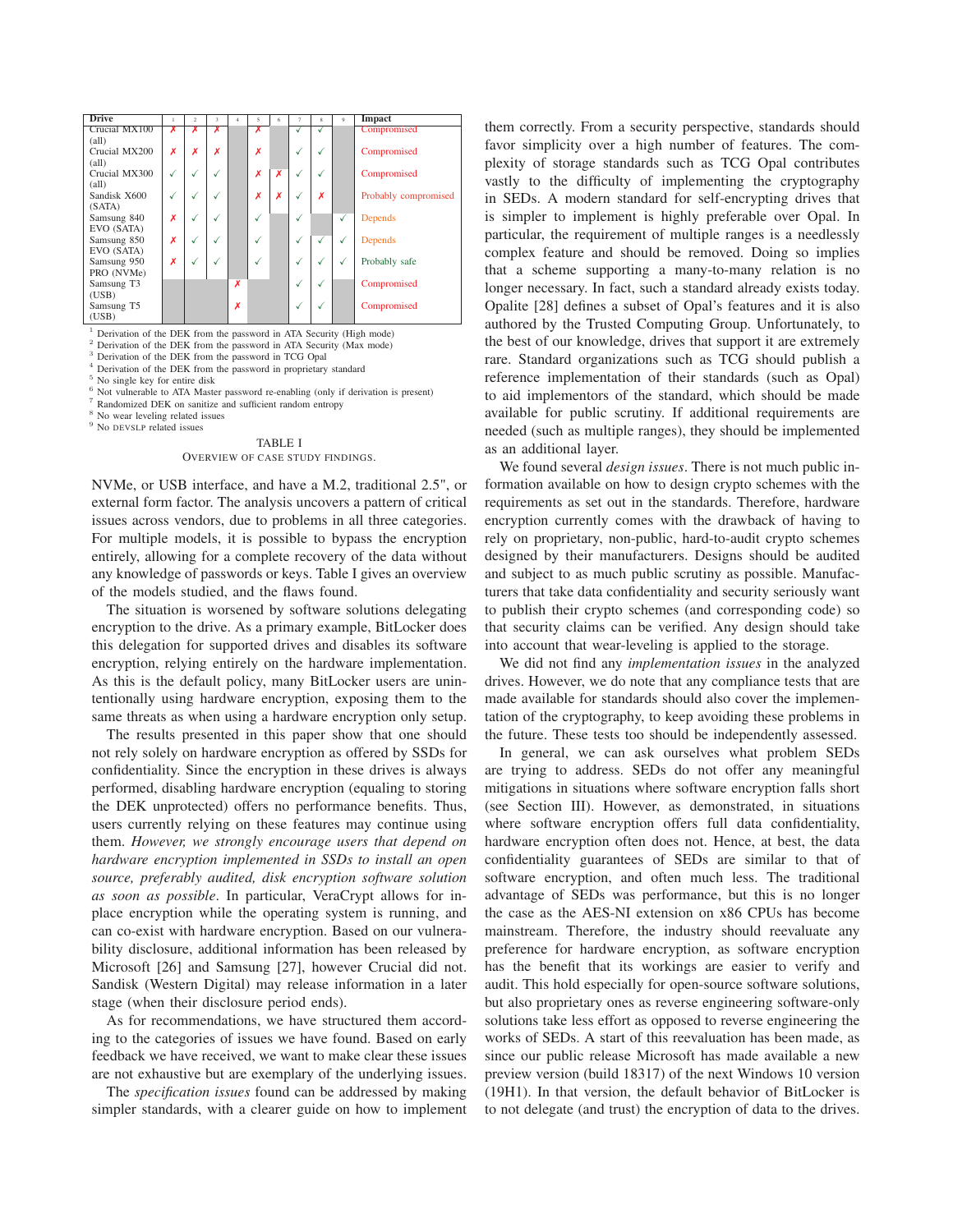#### **REFERENCES**

- [1] Statista. (2018) Global market share of solid state drive suppliers. [Online]. Available: https://www.statista.com/statistics/ 412158/global-market-share-solid-state-drive-suppliers
- [2] J. Domburg, "Hard disk hacking," 2013, see http://spritesmods.com/?art= hddhack.
- [3] J. Zaddach, A. Kurmus, D. Balzarotti, E.-O. Blass, A. Francillon, T. Goodspeed, M. Gupta, and I. Koltsidas, "Implementation and implications of a stealth hard-drive backdoor," in *Proceedings of the 29th Annual Computer Security Applications Conference*. ACM, 2013, pp. 279–288.
- [4] T. Goodspeed, "Active disk antiforensics and hard disk backdoors," in *Talk at 0x07 Sec-T Conference (video: https://www.youtube.com/watch? v=8Zpb34Qf0NY)*, vol. 8, 2014.
- [5] L. Cojocar, K. Razavi, and H. Bos, "Off-the-shelf embedded devices as platforms for security research," in *Proceedings of the 10th European Workshop on Systems Security*, ser. EuroSec'17. New York, NY, USA: ACM, 2017, pp. 1:1–1:6. [Online]. Available: http://doi.acm.org/10.1145/3065913.3065919
- [6] J. Horchert, J. Appelbaum, and C. Stöocker, "Shopping for spy gear: catalog advertises NSA toolbox," *Der Spiegel*, 2013.
- [7] R. Verdult, "The (in) security of proprietary cryptography," Ph.D. dissertation, Radboud University, Nijmegen, 2015.
- [8] J. Domburg and Tweakers.net, "Secustick gives false sense of security," 2007, see https://tweakers.net/reviews/683/ secustick-gives-false-sense-of-security.html.
- [9] G. Alendal, C. Kison, and modg, "Got HW crypto? on the (in) security of a Self-Encrypting Drive series." *IACR Cryptology ePrint Archive*, vol. 2015, p. 1002, 2015.
- [10] D. Boteanu and K. Fowler, "Bypassing self-encrypting drives (SED) in enterprise environments," in *BlackHat Europe*, 2015.
- [11] C. Stevens, "AT Attachment 8-ATA/ATAPI Command Set 4 (ACS-4)," *Working Draft, American National Standard, Revision 14*, 2016. [Online]. Available: http://www.t13.org/documents/UploadedDocuments/ docs2016/di529r14-ATAATAPI\_Command\_Set\_-\_4.pdf
- [12] Trusted Computing Group, "TCG storage security subsystem class: Opal specification version 2.01," 2015.
- [13] T. Müller, F. C. Freiling, and A. Dewald, "TRESOR runs encryption securely outside RAM," in *USENIX Security Symposium*, vol. 17, 2011.
- [14] T. Müller, B. Taubmann, and F. C. Freiling, "Trevisor," in *International Conference on Applied Cryptography and Network Security*. Springer, 2012, pp. 66–83.
- [15] T. Müller, T. Latzo, and F. C. Freiling, "Self-encrypting disks pose selfdecrypting risks," in *the 29th Chaos Communinication Congress*, 2012, pp. 1–10.
- [16] K. Mowery, M. Wei, D. Kohlbrenner, H. Shacham, and S. Swanson, "Welcome to the entropics: boot-time entropy in embedded devices," in *Security and Privacy (SP), 2013 IEEE Symposium on*. IEEE, 2013, pp. 589–603.
- [17] J. Wetzels and A. Abbasi, "Wheel of fortune: Analyzing embedded OS random number generators," 2016.
- [18] "IEEE standard for cryptographic protection of data on block-oriented storage devices," *IEEE Std 1619-2007*, pp. c1–32, April 2008.
- [19] P. Rogaway, "Efficient instantiations of tweakable blockciphers and refinements to modes OCB and PMAC," in *International Conference on the Theory and Application of Cryptology and Information Security*. Springer, 2004, pp. 16–31.
- [20] T. Ptacek and E. Ptacek, "You don't want XTS," 2014, see https: //sockpuppet.org/blog/2014/04/30/you-dont-want-xts/.
- [21] D. Clunie, R. Shroeppel, P. Rogaway, V. Bharadwaj, and N. Ferguson, "Public comments on the XTS-AES mode," *Collected email comments released by NIST, available from their web page*, 2008.
- [22] N. Ferguson, "AES-CBC+ Elephant diffuser: A disk encryption algorithm for Windows Vista," Tech. Rep., 2006.
- [23] J. Grand, "JTAGulator: assisted discovery of on-chip debug interfaces," in *21st DefCon Conference, Las Vegas*, 2013.
- [24] D. Chen. (2015) Firmware deobfuscation utilities. [Online]. Available: https://github.com/ddcc/drive\_firmware
- [25] P. Gühring, "The missing Samsung EVO 840 250 GB SSD repair manual," 2016-2018, see http://www2.futureware.at/~philipp/ssd/ TheMissingManual.pdf.
- [26] Microsoft. (2018) Guidance for configuring BitLocker to enforce software encryption. [Online]. Available: https://portal.msrc.microsoft. com/en-us/security-guidance/advisory/ADV180028
- [27] Samsung. (2018) Consumer notice regarding Samsung SSDs. [Online]. Available: https://www.samsung.com/semiconductor/minisite/ ssd/support/consumer-notice/
- [28] Trusted Computing Group, "TCG storage security subsystem class: Opalite specification version 1.00," 2015.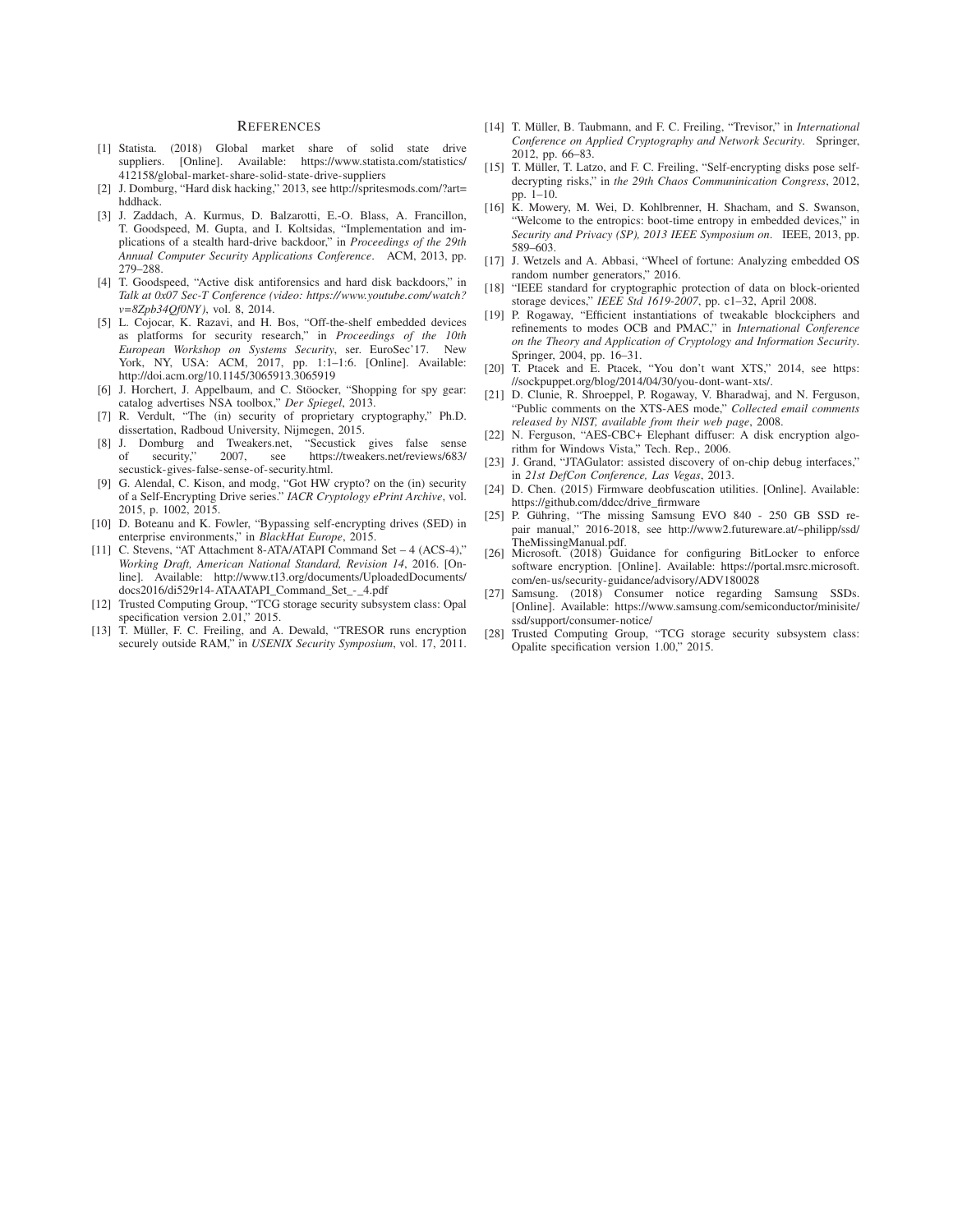## Algorithm 1 ProtectPasswd

Require: abRdsKey, abDeviceKey, aabCredentialTable Ensure: Credential szPasswd is stored in aabCredentialTable at dwSlotNo procedure PROTECTPASSWD(szPasswd, bStoreRdsKey, dwSlotNo) if bStoreRdsKey then abPlaintext ← abRdsKey else abPlaintext  $\leftarrow$  [0x00  $\times$  32] abPlaintext is a zero buffer abSalt ← RANDOM(32 bytes)  $abKey \leftarrow PBKDF2(szPasswd, abSalt)$ abCiphertext ← ENCRYPT(abKey, abPlaintext) stProtectedPasswd ← (abSalt, abCiphertext) abOutput ← ENCRYPT(abDeviceKey,stProtectedPasswd) aabCredentialTable[dwSlotNo] ← abOutput

# APPENDIX A VENDOR COMMANDS AVAILABLE ON THE CRUCIAL MX100 AND MX200

The Crucial MX100 and MX200 feature several vendorspecific commands that allow engineers to diagnose the device. The commands must be unlocked before they can be used. The list of commands presented below is far from exhaustive.

*Unlocking.* Unlocking the vendor-specific features is done by issuing a FDh (vendor-specific) ATA command, with feature code 55h. Setting the LBA to 306775h, and the *block count* to 65h will unlock the vendor-specific commands.

*SPI flash functions.* Both the MX100 and the MX200 have a NOR flash connected through the SPI bus. It contains, among other things, the drive's capacity, serial number, error logs, and boot loader (see Section VI-C). Vendor-specific ATA command FAh, with feature code D2h reads a page from the SPI flash and returns the result. The LBA represents the page number that is to be retrieved. Likewise, command FCh, feature E2h erases a page. Command FBh, feature D2h writes data to the SPI flash.

*Arbitrary memory write.* The MX100 allows one to write arbitrary data to any desired address within the address space. The opcode is FBh, feature code 23h. The command expects a concatenated list of address-value tuples.

# APPENDIX B

# VENDOR COMMANDS AVAILABLE ON THE SAMSUNG 840EVO

The 840 EVO features several vendor-specific commands. As is the case with the Crucial drives, these commands require unlocking. Only a small subset of commands are analyzed, since the vast majority are not security related.

Unlocking the vendor-specific features is done by issuing a 85h (vendor-specific) ATA command with feature code 46h. The payload is a single block (512 bytes) with the last 16 bytes set to

C7D0B1B3C1BEC0CCB6AFB6AFBEEEBCAD

The crypto blob can be retrieved by issuing a 83h (vendorspecific) ATA command, with feature code 12h. Likewise, the crypto blob can be overwritten with command 83h, feature code 13h.

*Security evaluation:* We managed to identify several implementation mistakes, two of which, depending on the circumstances, can be leveraged into full recovery of the data.

## APPENDIX C

# PSEUDOCODE OF VARIOUS ROUTINES IN THE CRUCIAL MX300 FIRMWARE.

The ProtectPasswd function (Algorithm 1) takes a password and stores it in the credential table so that an incoming password can be checked for validity at a later point in time. The bStoreRdsKey parameter determines whether the stored credential should encapsulate the RDS key. In that case, the credential allows access to protected ranges (see Figure 2).

The function VerifyPasswd (Algorithm 2) is the inverse of ProtectPasswd. It has two purposes: checking the validity of a password, and, in case the bExtractRdsKey parameter is set, using the password to decrypt the RDS key and copying it to the global RDS key buffer, allowing other functions to use it.

| <b>Algorithm 2</b> VerifyPasswd                                                  |
|----------------------------------------------------------------------------------|
| <b>Require:</b> abRdsKey, abDeviceKey, aabCredentialTable                        |
| <b>Ensure:</b> Verify szPasswd and set global RDS key if bExtractRdsKey $=$ true |
| function VERIFYPASSWD(szPasswd, bExtractRdsKey, dwSlotNo)                        |
| $abInput \leftarrow aabCredentialTable[dwSlotNo]$                                |
| $stProtectedPasswd \leftarrow DECRYPT(abDeviceKey, abInput)$                     |
| if decrypt failed then                                                           |
| return ERROR                                                                     |
| $(ab Salt, abCiphertext) \leftarrow stProtocolPasswd$                            |
| $abKey \leftarrow PBKDF2(szPasswd, abSalt)$                                      |
| abPlaintext ← DECRYPT(abKey, abCiphertext)                                       |
| if decrypt failed then                                                           |
| return ERROR                                                                     |
| <b>if</b> bExtractRdsKey then                                                    |
| $abRdsKev \leftarrow abPlaintext$                                                |
| return SUCCESS                                                                   |

Furthermore, the UnwrapDek function (Algorithm 3) takes an entry from the range key table, and decrypts it using either the RDS key, or the device key (for protected and unprotected ranges, respectively), as determined by the bIsProtectedRange parameter. Obviously, for protected ranges, the RDS key must be decrypted, prior to invoking UnwrapDek.

| <b>Algorithm 3 UnwrapDek</b>                                 |
|--------------------------------------------------------------|
| <b>Require:</b> abRdsKey, abDeviceKey, aabRangeKeyTable,     |
| aabUnwrappedRangeKeyTable                                    |
| <b>Ensure:</b> Range key dwRangeNo is unwrapped              |
| function UNWRAPDEK(dwRangeNo, bIsProtectedRange)             |
| if bIsProtectedRange then                                    |
| $abKey \leftarrow abRdsKey$                                  |
| else                                                         |
| $abKey \leftarrow abDeviceKey$                               |
| $abCiphertext \leftarrow aabRangeKeyTable[dwSlotNo]$         |
| $abPlaintext \leftarrow DECRYPT(abKey, abCiphertext)$        |
| if decrypt failed then                                       |
| return ERROR                                                 |
| $aabUnwrappedRangeKeyTable[dwSlotNo] \leftarrow abPlaintext$ |
| return SUCCESS                                               |

Finally, we implicitly define the functions WrapDek, Copy-Credential, GenerateRandomDekAndWrap, and StoreCrypto-ContextInSpiFlash as their functionality is clear from their names.